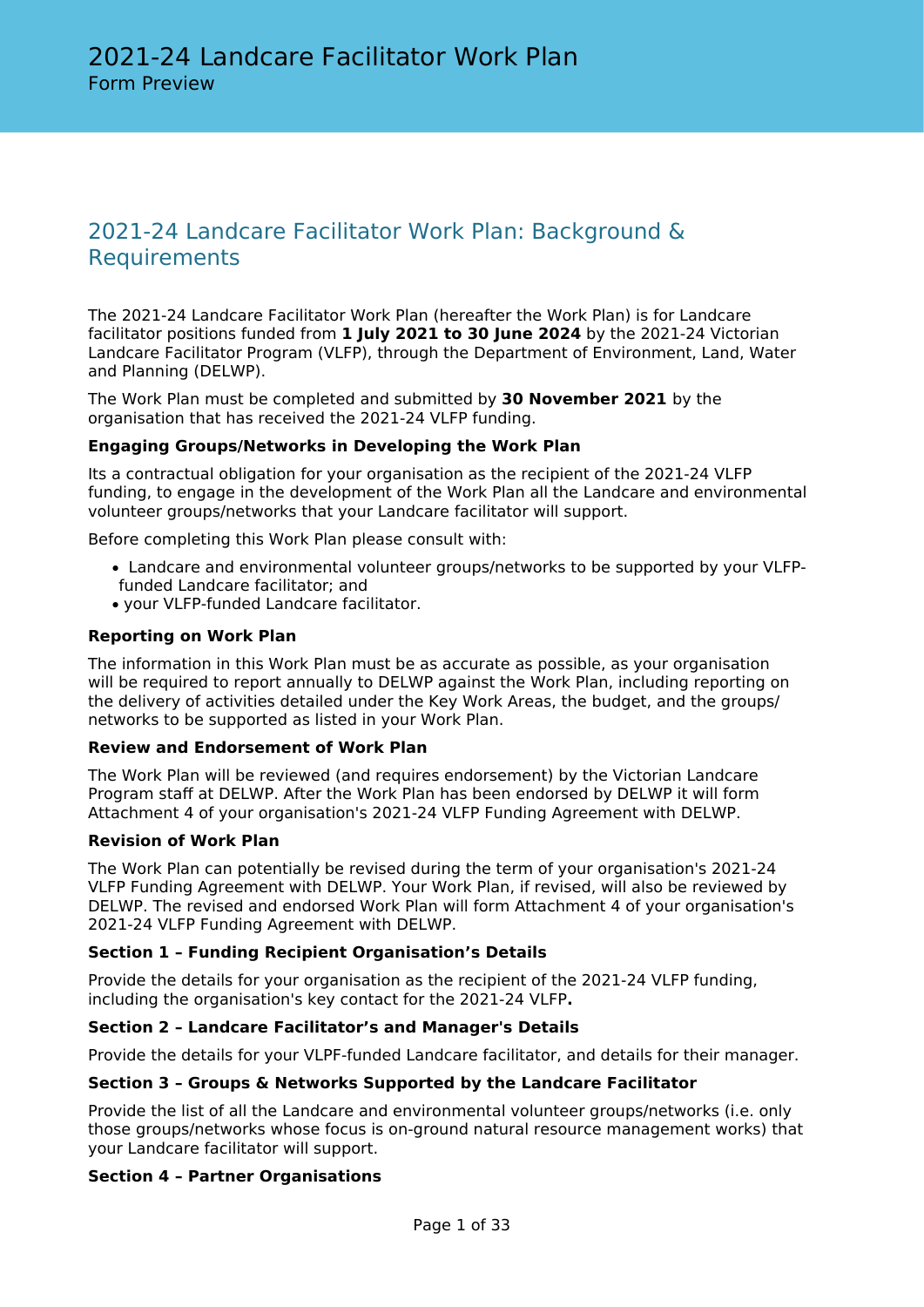Provide details of any partnerships that the Landcare facilitator will help to maintain, organise or broker to help deliver the activities outlined in the Work Plan.

### **Section 5 – Budget: Proposed Expenditure**

Provide details of the budget for your organisation's VLFP funding. This includes a breakdown of all proposed salary and employment-related on-costs for your Landcare facilitator.

### **Section 6 – Key Work Areas**

Provide details on the specific activities to be undertaken by your Landcare facilitator against each component of the six Key Work Areas (KWAs).

### **Section 7 – Time Allocation for Activities Delivered across Key Work Areas**

### **Section 8 – Declaration: Sign-off on Work Plan**

### **Further Information**

If you have questions about completing your 2021-24 Landcare Facilitator Work Plan please contact the Victorian Landcare Program staff at DELWP via email: [landcare@delwp.vic.gov.au o](mailto:landcare@delwp.vic.gov.au)r phone John Robinson on 0429 565 070.

# Section 1 - Organisation Details

\* indicates a required field

Organisation Details

### **1.1 2021-24 VLFP Funding Recipient Organisation \***

# **1.2 Organisation Type \***

- 
- 
- Local Government Authority △ Not-for-profit
- State Government Entity △ Other:
- Conservation Management Network
- Landcare Group **Community** Community Community Community Community Community Community Community Community Community Community Community Community Community Community Community Community Community Community Community
	-
	-
- $\circ$  Committee of Management
- 1.3 Project Name

### **2021-24 VLFP Project Name \***

The Project Name is as per your organisation's application for 2021-24 VLFP and is on the front page of your 2021-24 VLFP funding agreement.

### 1.4 Key Contact Details

Provide the details for the key contact from your organisation as a 2021-24 VLFP funding recipient organisation. For Landcare and enviornmental volunteer groups/networks the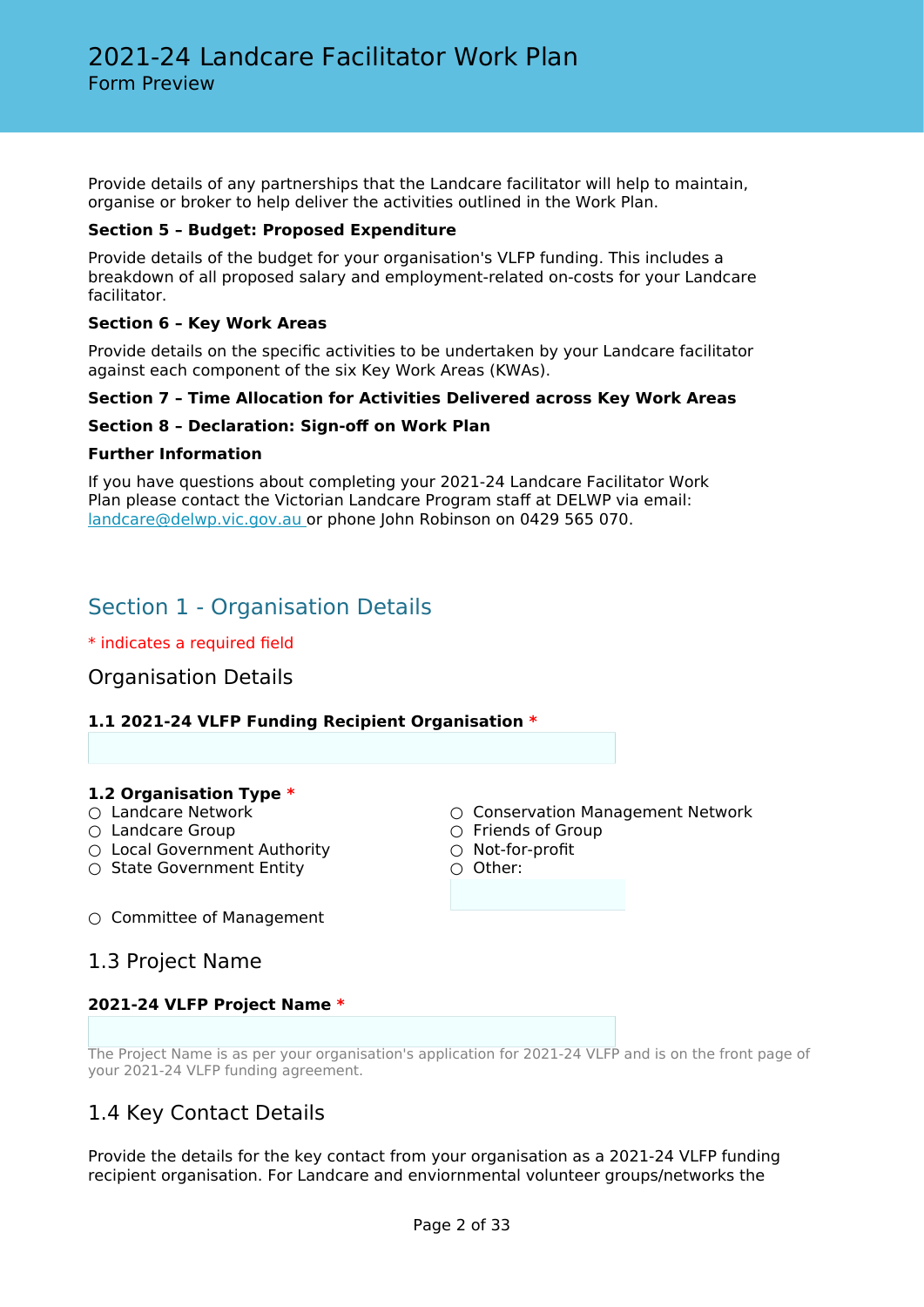key contact should be a member of the executive committee, e.g. President, Secretary or Treasurer.

Note - the key contact is the person that the Victorian Landcare Program staff at DELWP will contact if there are any questions about the 2021-24 VLFP, including this Work Plan.

#### **Key Contact Name \***

| <b>First Name</b>         | Last Name |
|---------------------------|-----------|
|                           |           |
| <b>Position *</b>         |           |
|                           |           |
| Email $*$                 |           |
| Must be an email address. |           |

### **Primary Phone Number (mobile or landline) \***

Must be an Australian phone number.

### **Alternate Phone Number (mobile or landline)**

Must be an Australian phone number.

# Section 2 - Landcare Facilitator and Manager Details

### \* indicates a required field

### 2.1 Landcare Facilitator's Details

Please provide your 2021-24 VLFP-funded Landcare facilitator's contact and work details.

Note - to add details for more than one 2021-24 VLFP-funded Landcare facilitator, click on the the 'Add More' button at the bottom right of this section.

# **Landcare Facilitator's Name \*** First Name Last Name **Email \*** Must be an email address. **Primary Phone Number \***

Must be an Australian phone number.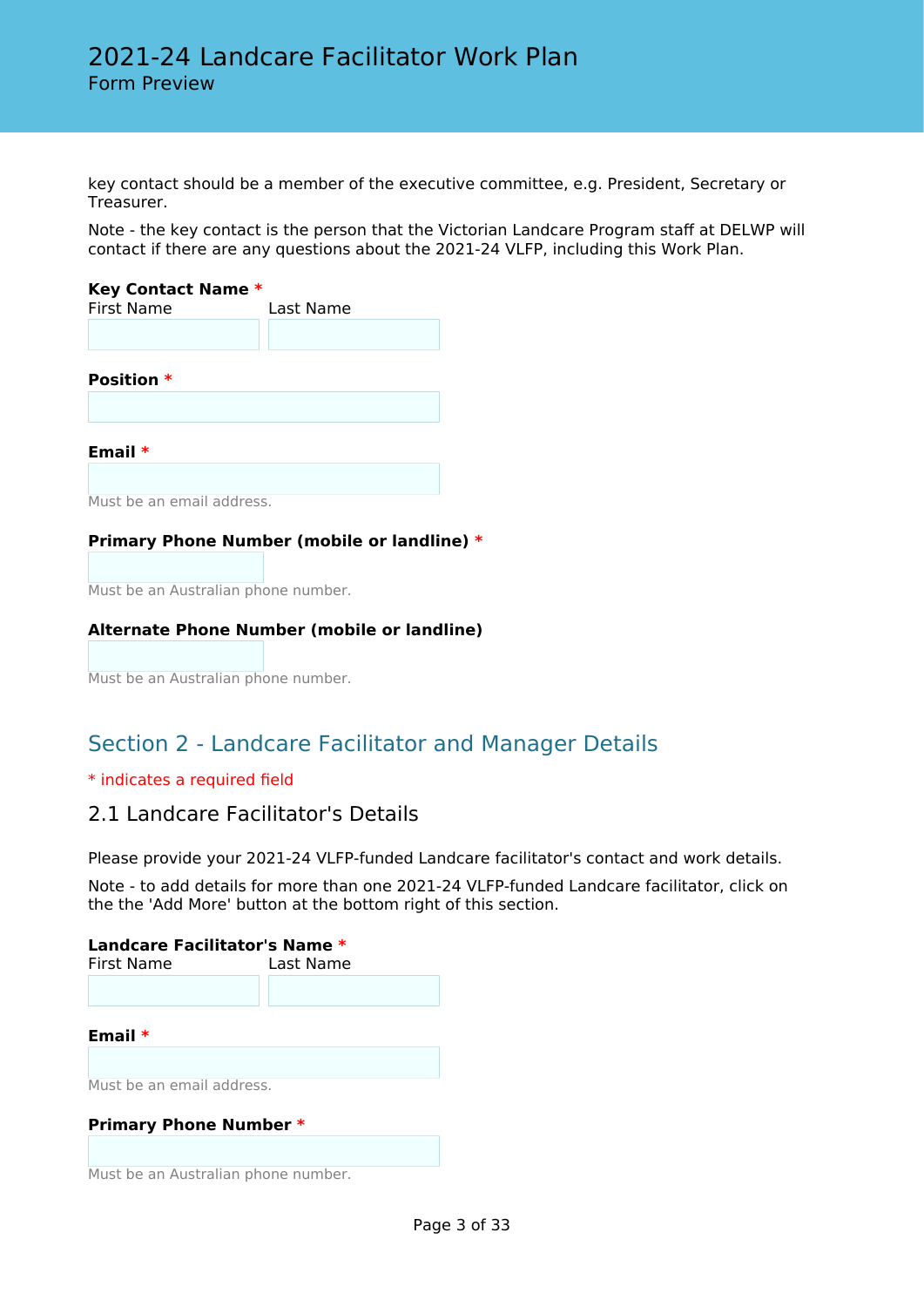### **Secondary Phone Number**

Must be an Australian phone number.

## 2.2 Work Details

Note - to add details for more than one Landcare facilitator, click on the 'Add More' button at the bottom right of this section.

### **Hours worked per week (through 2021-24 VLFP funding) \***

Must be a number. Only include 2021-24 VLFP funded hours. Do not include hours that are paid through another funding source.

### **Full-Time Equivalent (FTE) - based on a 38 hour work week**

This number/amount is calculated.

### **Is your Landcare facilitator an employee or contractor \***

○ Employee ○ Contractor

### **Does your Landcare facilitator have a written and signed employment or engagement contact?**

☐ Yes

☐ No

#### **Does your Landcare facilitator primarily work from home or an office location? \*** ○ Office △ ○ ○ Nome

### **Town/Suburb \***

### **Postcode \***

Must be a number.

### 2.3 Manager of Landcare Facilitator's Details

Your organisation is required to appoint a Manager for the day-to-day management of your Landcare facilitator. DELWP recommends that your organisation also appoints a Backup Manager, to provide day-to-day management, if the Manager is unavailable.

Please provide the contact details for the Manager (and Backup Manager, where applicable), and indicate how the day-to-day management and work allocation of your Landcare facilitator is being managed.

Note - to add the contact details of an additional Manager (and Backup Manager, if applicable) if your organisation has more than one Landcare facilitator, click on the 'Add More' button at the bottom right of this section.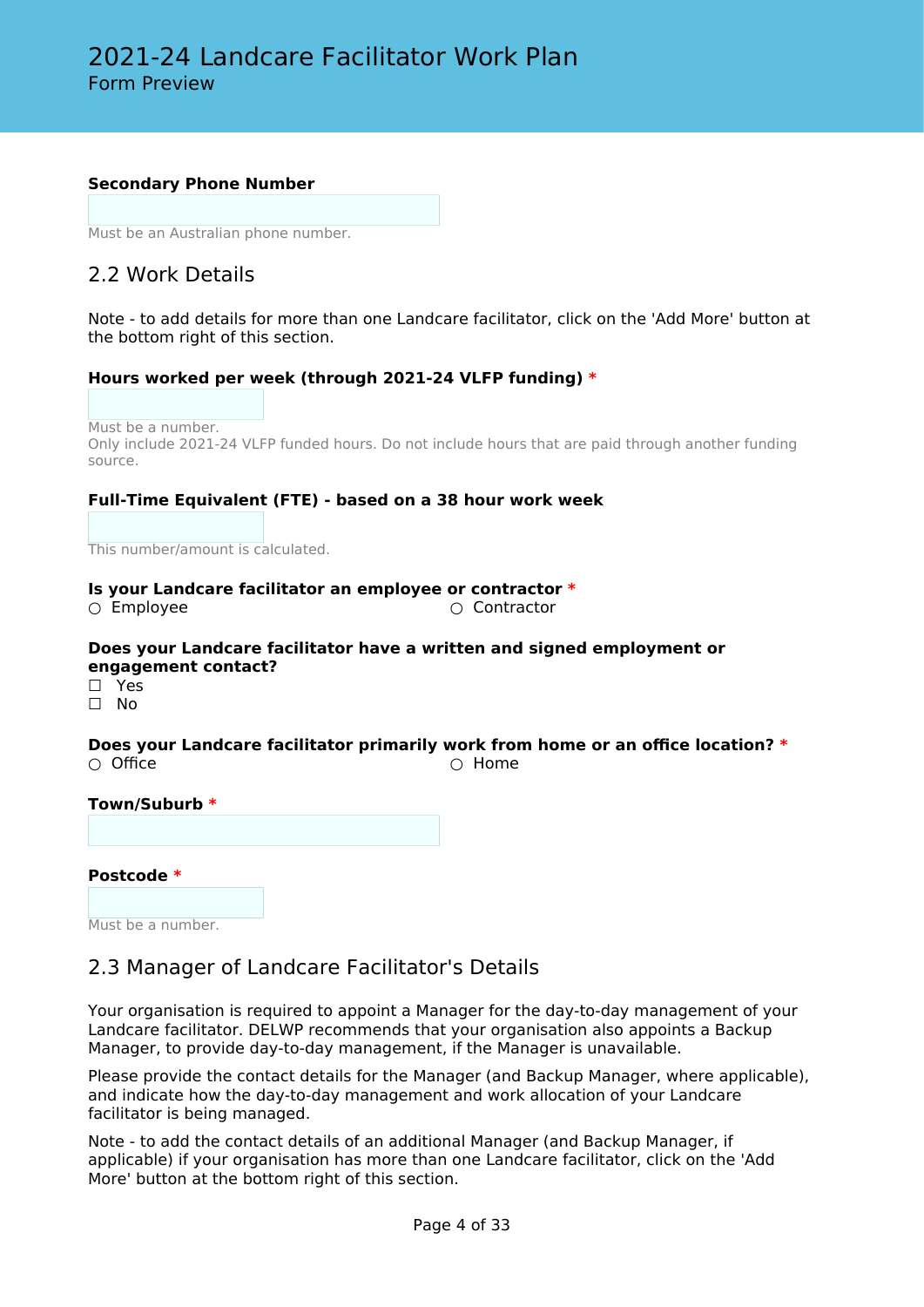**Manager's Name \*** First Name Last Name

Name of Manager of Landcare facilitator.

### **Manager's Organisation \***

Name of the organisation of the Manager of Landcare facilitator.

### **Manager's Position in Organisation \***

What is the Manager's position in the organisation?

### **Manager's Email \***

Must be an email address.

### **Manager's Phone Number \***

Must be an Australian phone number.

### **How frequently does the Manager meet with the Landcare facilitator to discuss and plan delivery of the Work Plan, and other relevant issues? \***

- ☐ Weekly
- □ Fortnightly
- □ Monthly
- ☐ Other:

#### **Backup Manager's Name (if applicable)** Last Name

Name of Backup Manager of Landcare facilitator.

#### **Backup Manager's Organisation** Organisation Name

Name of the organisation of the Backup Manager of Landcare facilitator.

### **Backup Manager's Position in Organisation**

What is the Backup Manager's position in the organisation?

### **Backup Manager's Email**

Must be an email address.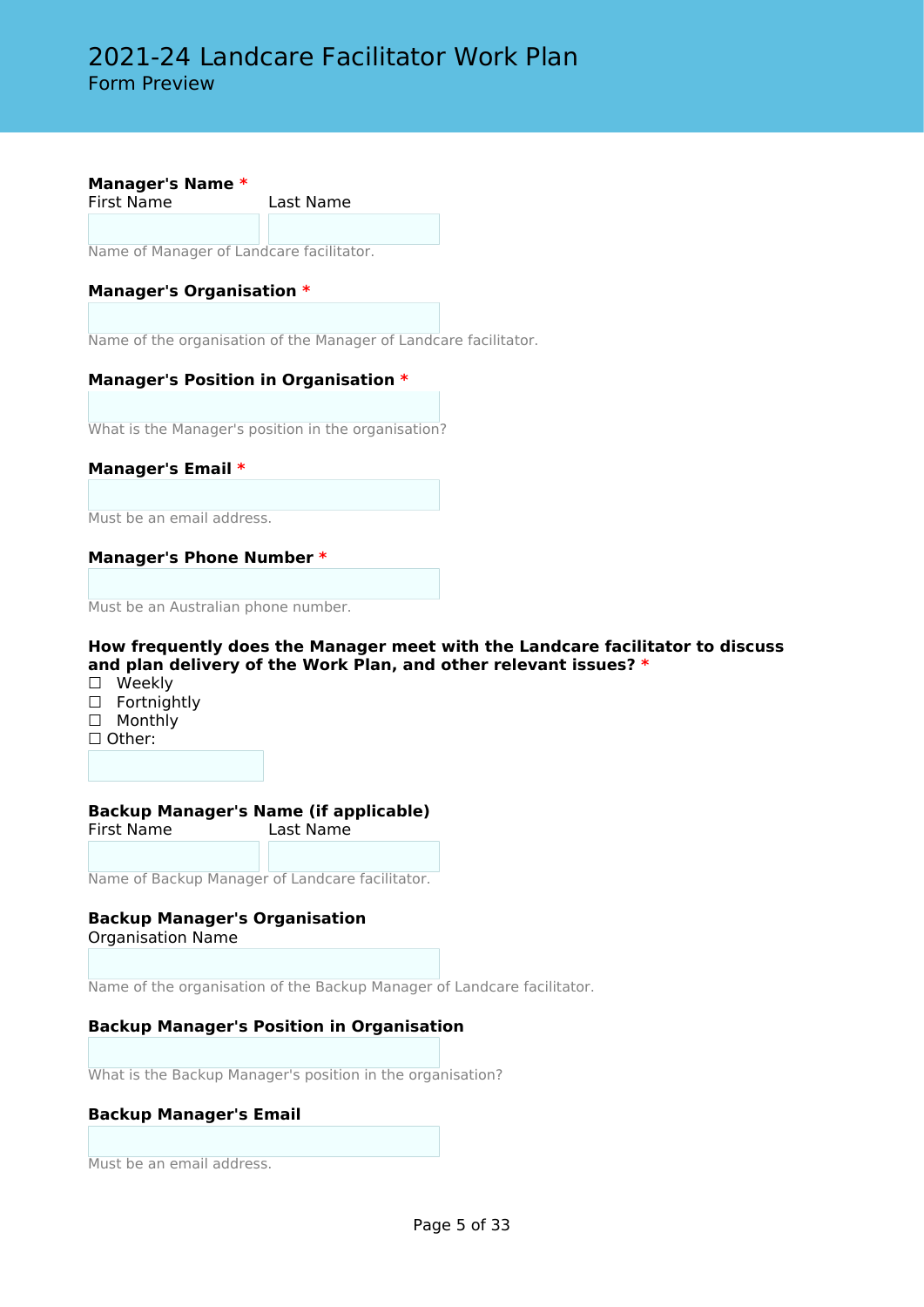### **Backup Manager's Phone Number**

Must be an Australian phone number.

### **Online Training Courses**

The Manager, and Backup Manager (if applicable), must complete the following two free online training courses provided by the Fair Work Ombudsman:

**1. Managing employees -** [https://www.fairwork.gov.au/tools-and-resources/online](https://www.fairwork.gov.au/tools-and-resources/online-learning-centre/managing-employees)[learning-centre/managing-employees](https://www.fairwork.gov.au/tools-and-resources/online-learning-centre/managing-employees)

**2. Hiring employees -** [https://www.fairwork.gov.au/tools-and-resources/online-learning](https://www.fairwork.gov.au/tools-and-resources/online-learning-centre/hiring-employees)[centre/hiring-employees](https://www.fairwork.gov.au/tools-and-resources/online-learning-centre/hiring-employees)

The Manager, and Backup Manager (if applicable), must obtain completion certificates for these two Fair Work Ombudsman online training courses, and your organisation may be required (on request) to provide DELWP with their completion certificates.

### **Has the Manager, and Backup Manager (if applicable), completed the two online traning courses listed above and obtained their completion certificates? \***

- Yes
- $\cap$  No

### **Please tell us why the two online training modules have not yet been completed \***

# Section 3 - Groups and Networks Supported by Landcare Facilitator

\* indicates a required field

### **Types of Groups and Networks Supported**

Listed below are the Landcare and environmental volunteer groups and networks that you organisation has indicated that your Landcare facilitator will support through the 2021-24 VLFP. The groups and networks on the list have been endorsed by DELWP as being eligible for Landcare facilitator support. As per the *2021-24 VLFP Guidelines*, the groups and networks to be supported by your VLFP-funded Landcare facilitator must have focus on undertaking on-ground natural resource management works.

The types of Landcare and environment volunteer groups/networks eligible for support by your VLFP-funded Landcare facilitator, includes:

- Landcare groups/networks,
- Friends of groups,
- Coastcare groups,
- Conservation Management Networks,
- Committees of Management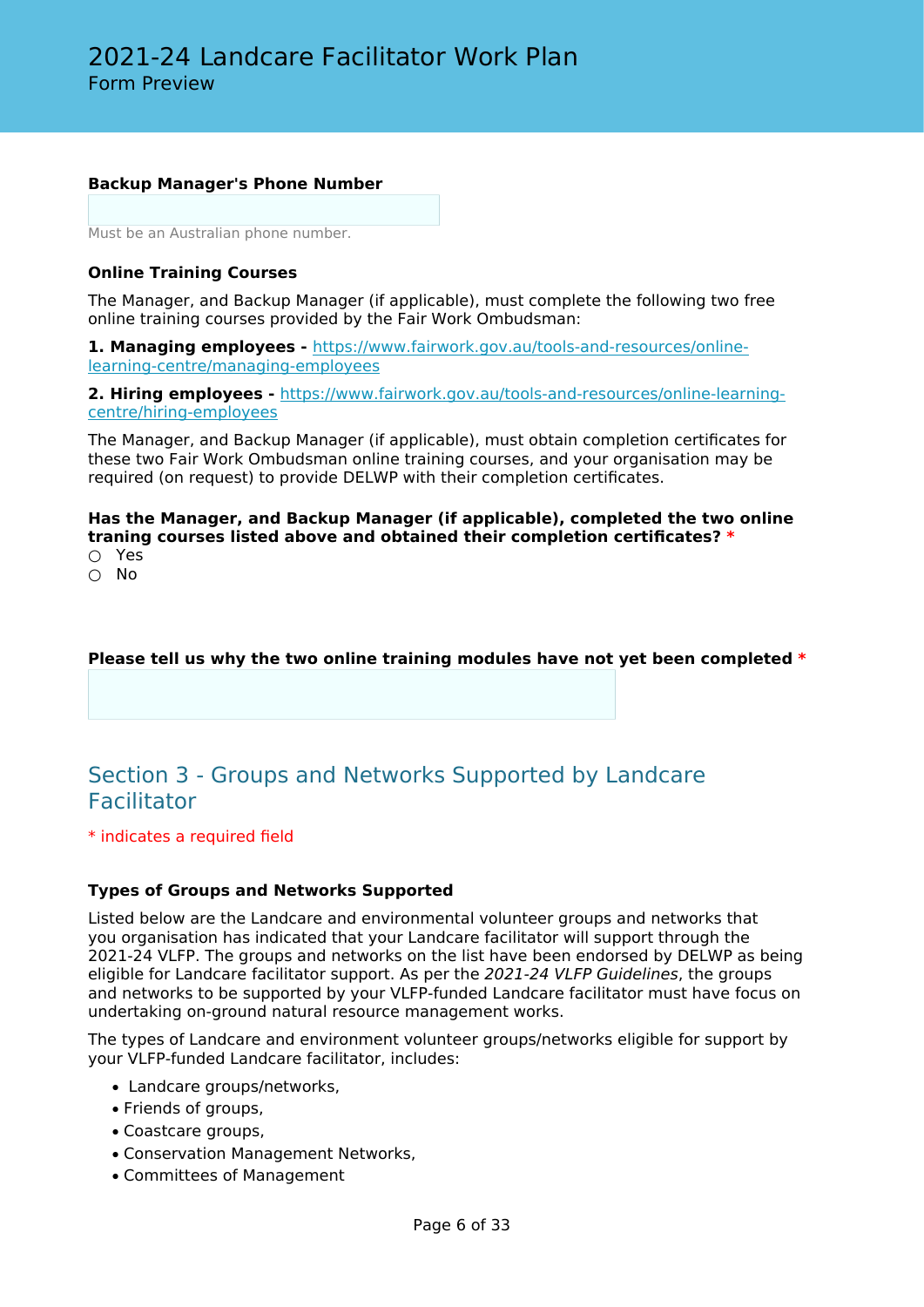- Other environmental volunteer groups/networks,
- Aboriginal groups caring for Country,
- Sub-groups of eligible groups/networks,
- Junior Landcare groups.

### **Support for Additional Groups or Networks**

During the term of the 2021-24 VLFP your Landcare facilitator may also:

- help revive previously inactive groups/networks,
- help establish of new groups/networks,
- support existing eligible groups/networks that previously did not receive Landcare facilitator support.

The details about any additional groups/networks supported through the term of the 2021-24 VLFP must be provided in your organisation's 2021-24 VLFP Annual Reports.

**Note:** the eligibility of any additional groups and networks to be supported by your Landcare facilitator are subject to approval by DELWP's Victorian Landcare Program staff.

### **Partner Organisations**

Do not include in the list of groups and networks to be supported by your Landcare facilitator any of the following types of organisations, which for the purposes of the VLFP are considered partner organisations:

- Government agencies (e.g. Parks Victoria),
- Catchment Management Authorities (CMAs),
- local governments,
- schools or educational,
- Aboriginal organisations, i.e. other than Aboriginal groups caring for Country,
- non-government organisations,
- water authorities,
- environmental advocacy organisations,
- community service organisations (e.g. Rotary, Lions, CFA, SES etc),
- community organisations (e.g. Progress Associations, local halls),
- sporting clubs, and
- businesses or corporates etc.

For the purposes of the 2021-24 VLFP the above types of organisations are regarded as partner organisations, e.g. they may be partners in the delivery of projects.

Partner organisations should be listed in Section 4 (Partnerships) of this Work Plan.

### **Maintaining Up-to-date Group/Network Contact Details on Victorian Landcare Gateway**

As per your organisation's 2021-24 VLFP funding agreement with DELWP you must ensure that at least annually your Landcare facilitator:

- Checks and maintains up-to-date contact details on the Victorian Landcare Gateway website (https://www.landcarevic.org.au/) for each Landcare and environmental volunteer group/network they support (as per list below in 4.1).
- Ensures there are contact details for a key contact from each group/network supported, as well as their details as Landcare facilitator, on the Victorian Landcare Gateway.

Your Landcare facilitator should underake regular checks/updates of these group/network contact details.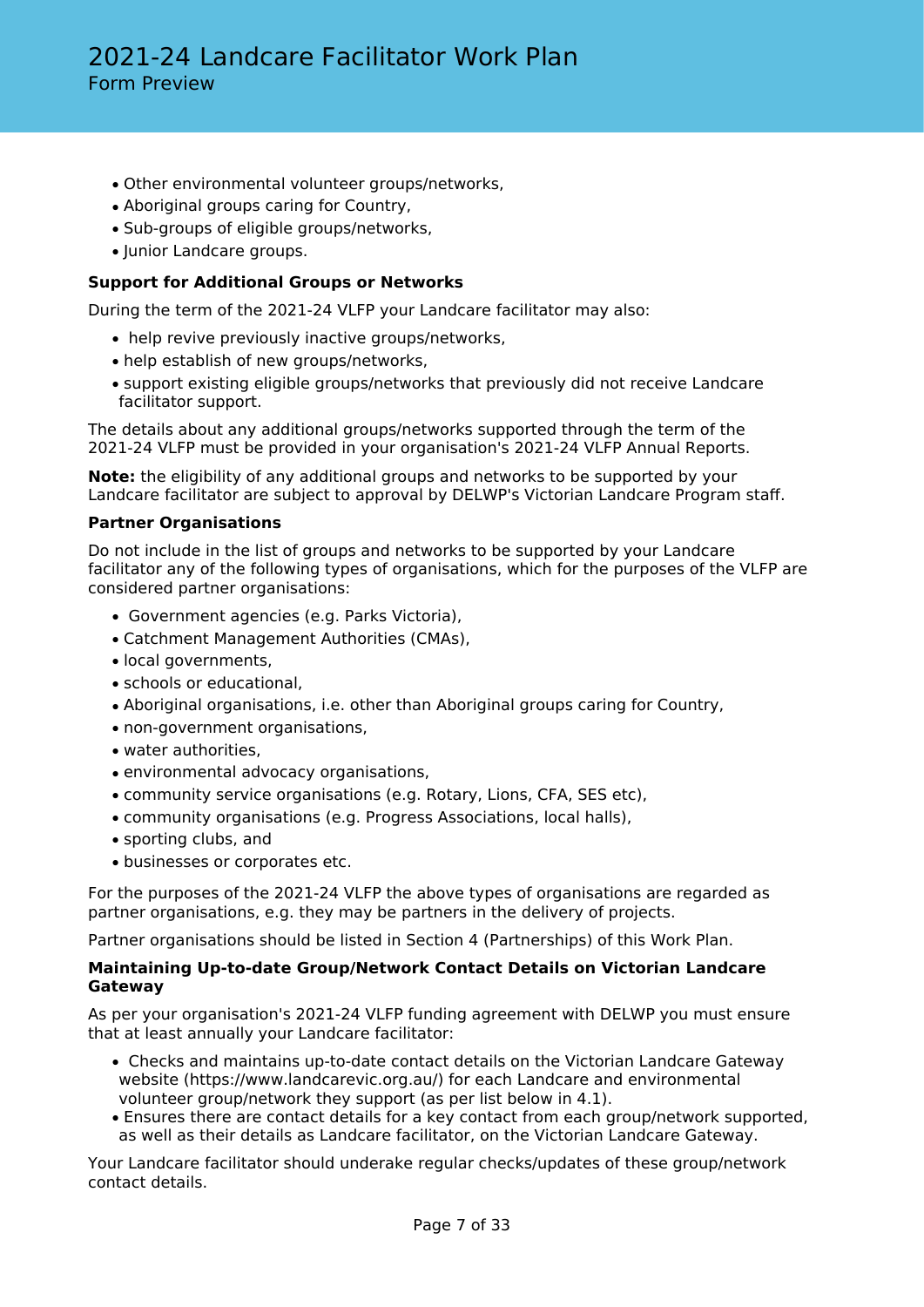### **Permissions to Edit Group Webpages**

Your Landcare facilitator can email landcarevic@gmail.com to get permissions to edit and update the webpages on the Victorian Landcare Gateway of the groups and networks they support.

**Note:** in each 2021-24 VLFP Annual Report you will need to report on your Landcare facilitator's maintainence of group/network contact details on the Victorian Landcare Gateway.

## 3.1 Groups/Networks Supported

The groups and networks that your Landcare facilitator will support (listed below) must have a focus on undertaking on-ground natural resource management works. Partner organisations should be listed in Section 4 (Partner Organisations) of this Work Plan.

| 1. Group Name  | 1. Group Type  |
|----------------|----------------|
|                |                |
|                |                |
|                |                |
|                |                |
| 2. Group Name  | 2. Group Type  |
|                |                |
|                |                |
|                |                |
|                | 3. Group Type  |
| 3. Group Name  |                |
|                |                |
|                |                |
|                |                |
|                | 4. Group Type  |
| 4. Group Name  |                |
|                |                |
|                |                |
|                | 5. Group Type  |
|                |                |
| 5. Group Name  |                |
|                |                |
|                |                |
|                | 6. Group Type  |
| 6. Group Name  |                |
|                |                |
|                |                |
|                | 7. Group Type  |
|                |                |
| 7. Group Name  |                |
|                |                |
|                |                |
|                | 8. Group Type  |
|                |                |
| 8. Group Name  |                |
|                |                |
|                | 9. Group Type  |
|                |                |
|                |                |
| 9. Group Name  |                |
|                | 10. Group Type |
|                |                |
|                |                |
|                |                |
| 10. Group Name |                |
|                | 11. Group Type |
|                |                |
|                |                |
|                |                |
| 11. Group Name | 12. Group Type |
|                |                |
|                |                |
|                |                |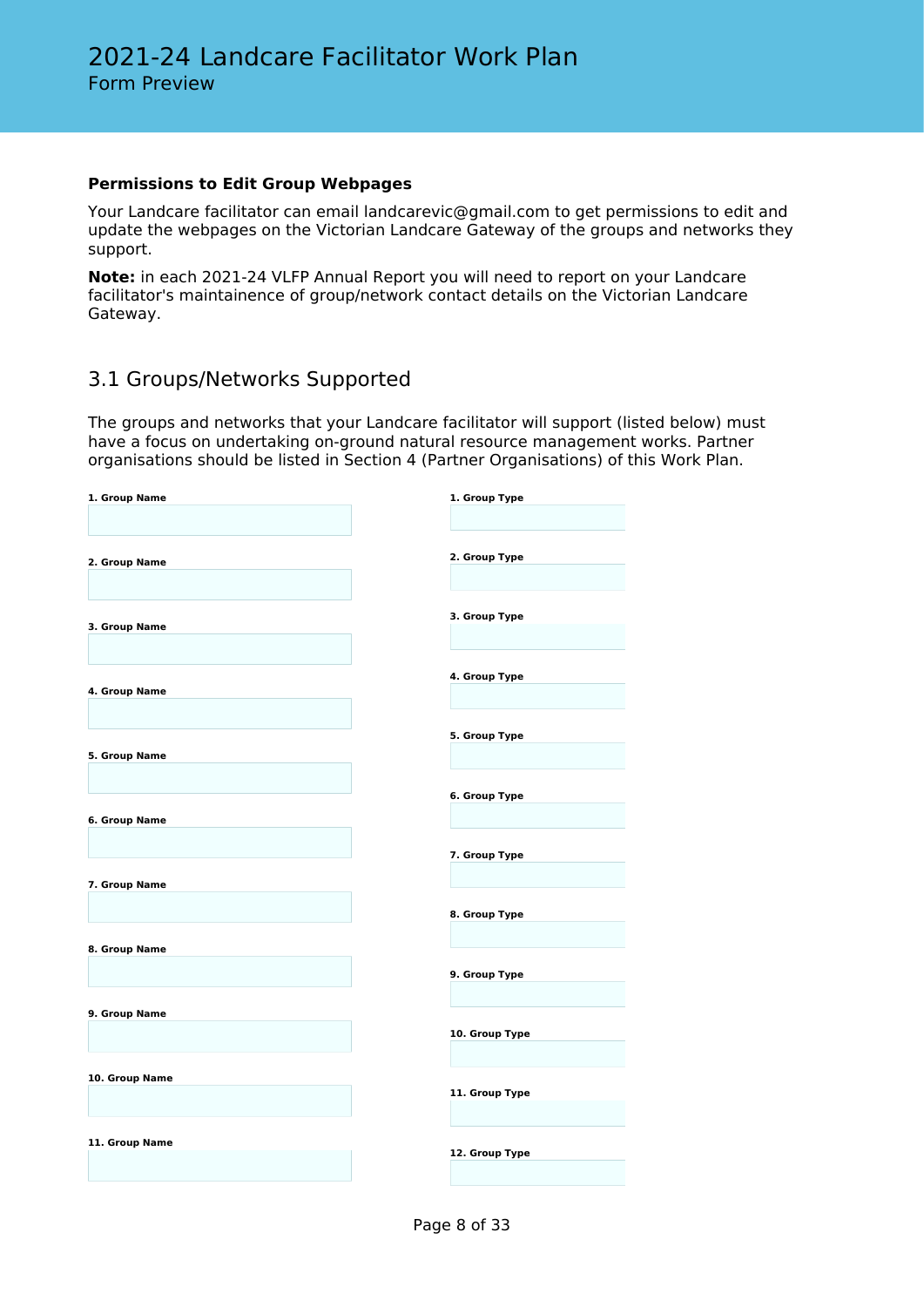# 2021-24 Landcare Facilitator Work Plan

Form Preview

| 12. Group Name | 13. Group Type                   |
|----------------|----------------------------------|
| 13. Group Name | 14. Group Type                   |
| 14. Group Name | 15. Group Type                   |
| 15. Group Name | 16. Group Type                   |
| 16. Group Name | 17. Group Type                   |
| 17. Group Name | 18. Group Type                   |
| 18. Group Name | 19. Group Type                   |
| 19. Group Name | 20. Group Type<br>21. Group Type |
| 20. Group Name | 22. Group Type                   |
| 21. Group Name | 23. Group Type                   |
| 22. Group Name | 24. Group Type                   |
| 23. Group Name | 25. Group Type                   |
| 24. Group Name | 26. Group Type                   |
| 25. Group Name | 27. Group Type                   |
| 26. Group Name | 28. Group Type                   |
| 27. Group Name | 29. Group Type                   |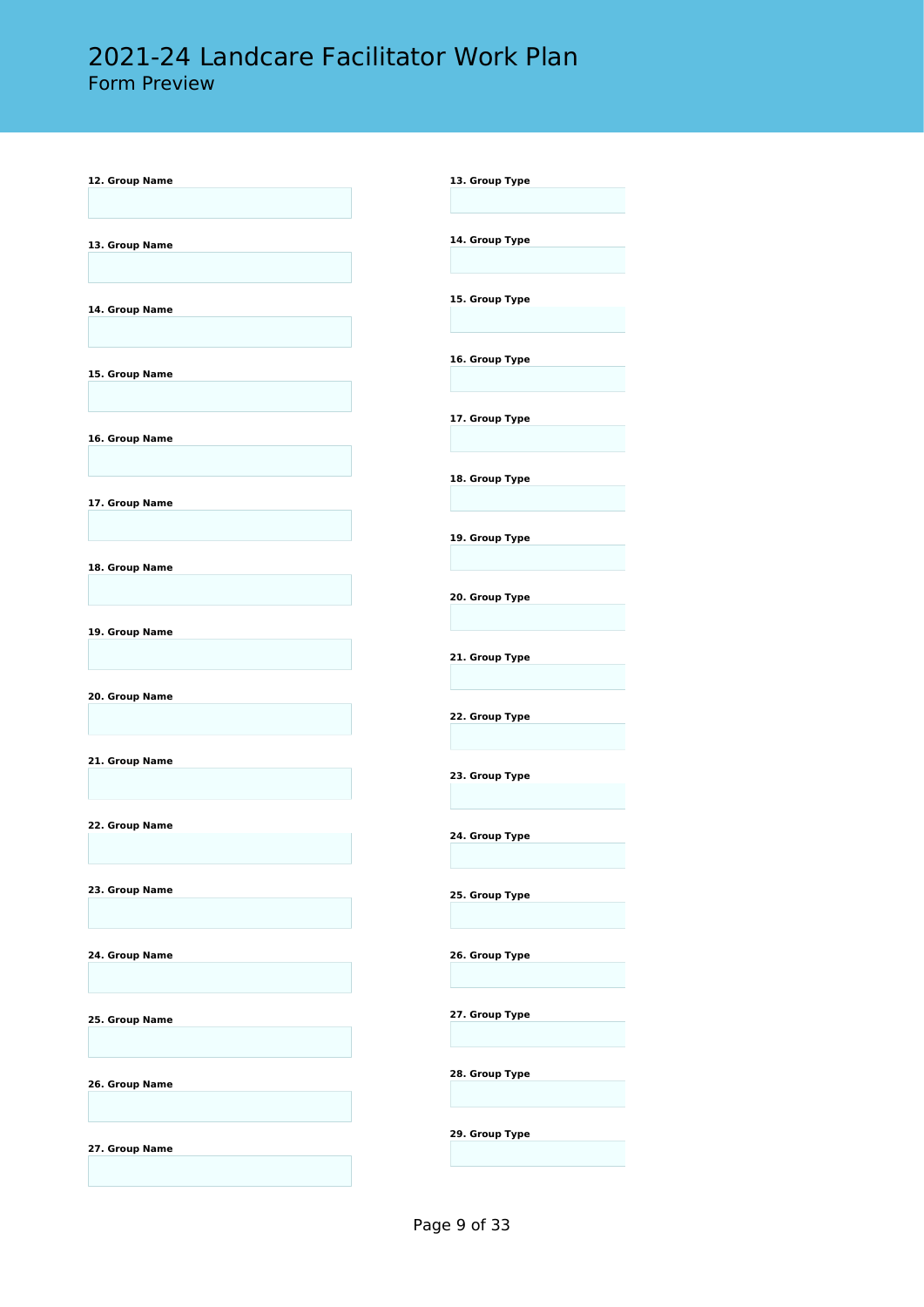| 28. Group Name | 30. Group Type |
|----------------|----------------|
|                |                |
|                |                |
| 29. Group Name |                |
|                |                |
| 30. Group Name |                |
|                |                |

### 3.2 Involvement in Development of Work Plan

### **Involvement of Groups and Networks in Development of 2021-24 Landcare Facilitator Work Plan**

The Landcare and environmental volunteer groups and networks that your Landcare facilitator supports need to have been involved in the development of your organisation's 2021-24 Landcare Facilitator Work Plan (hereafter Work Plan).

### **How many groups/networks supported were involved in development of this Work Plan? \***

Must be a number.

### **Which ways were groups/networks supported engaged in the development of this Work Plan? \***

- □ Meetings: online
- □ Meetings: face-to-face
- $\Box$  Provided written input into activities to be delivered through Key Work Areas
- □ Phone calls
- □ Emails
- ☐ Other:

# Section 4 - Partner Organisations

### **Partner Organisations**

Please list all the partnerships with partner organisations (i.e. not groups or networks to be supported by your Landcare facilitator listed in Section 3), that your Landcare facilitator has organised, maintained, or brokered.

These partnerships can be either 'new' or 'existing', and 'formal' or 'informal'.

### **Types of Partner Organisations**

Partner organisations can include:

- Government agencies (e.g. Parks Victoria),
- Catchment Management Authorities (CMAs),
- local governments,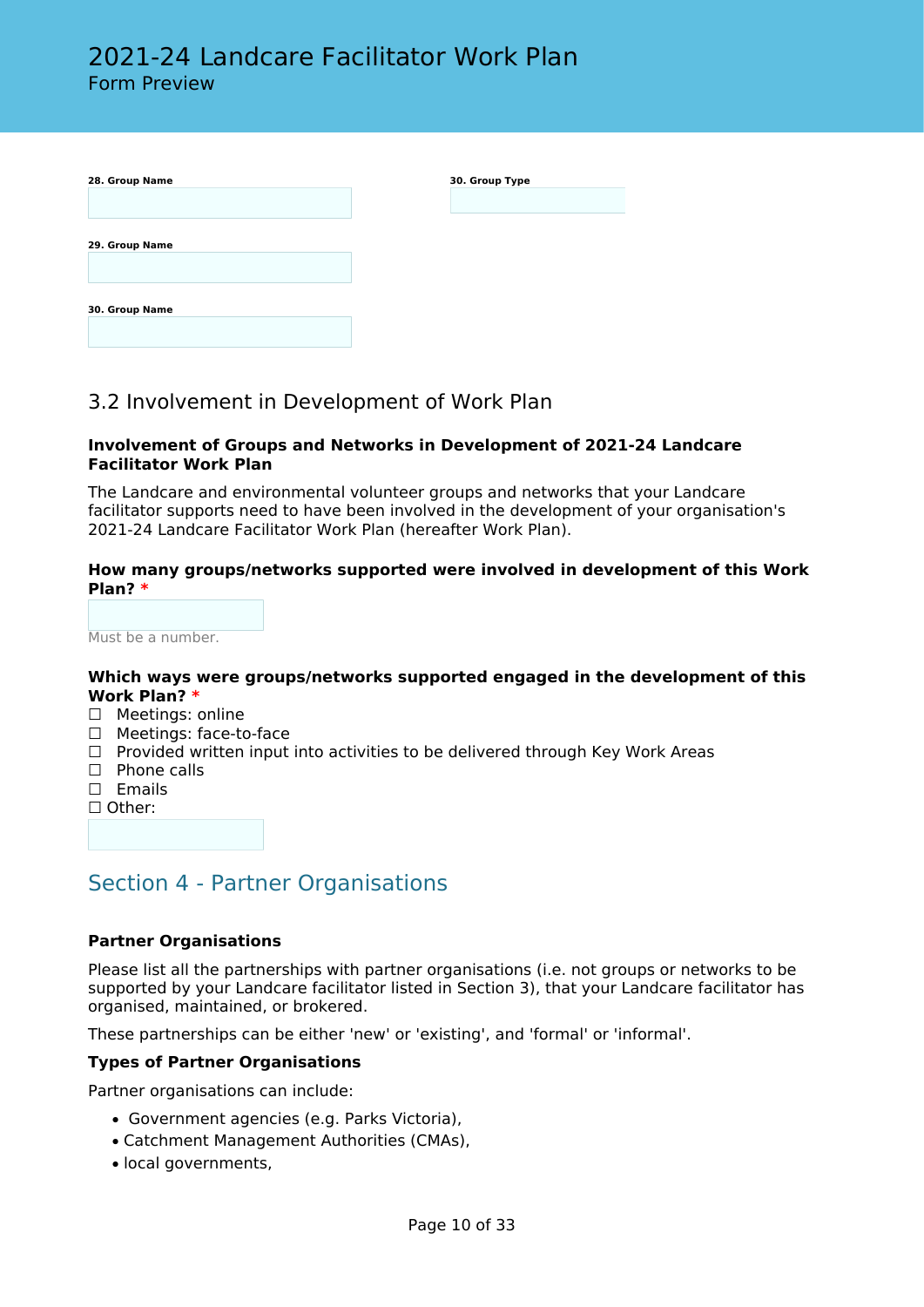- schools or educational,
- Aboriginal organisations, i.e. other than Aboriginal groups caring for Country (listed in Section3),
- non-government organisations,
- water authorities,
- environmental advocacy organisations,
- community service organisations (e.g. Rotary/Lions, CFA, SES etc),
- community organisations (e.g. Progress Associations, local halls etc),
- sporting clubs, and
- businesses or corporates etc.

**Do not** include as partner organisations any of the groups/networks that your Landcare facilitator supports that are listed in Section 3.

Partner organisations may also include other Landcare groups/networks that your Landcare facilitator does not support, but who are partners in joint projects.

### **Formal or Informal Partnerships**

You need to indicate if the partnership is formal or informal.

**Formal** - a formal partnership is formalised through an arrangement such as a letter of agreement, Memorandum of Understanding or a Terms of Reference.

- A letter of agreement is a letter outlining the conditions of a partnership.
- A Memorandum of Understanding is a document that formalises a partnership or arrangement between two or more organisations.

**Informal** - an informal partnership is without a written agreement, Memorandum of Understanding or Terms of Reference.

### **Status of Partnerships**

You will need to indicate whether a partnership is 'new' or 'existing'.

**Types of Partnerships** - can include:

- • **Provision of resources or materials** includes the provision, donation or loan of resources, materials, or equipment used in group/network activities, e.g. venue hire, office consumables, or planting equipment etc for an event that the Landcare facilitator has helped plan or organise;
- • **Provision of in-kind labour** includes the provision of in-kind labour for group/ network activities, e.g. corporate staff helping at a planting day, local government staff making a presentation at an event etc that the Landcare facilitator has helped plan or organise;
- **Provision of funding** includes the provision of funding for a project, event or activity that the Landcare facilitator has helped plan or organise.

| <b>Partner</b><br><b>Organisation Partner</b><br><b>Name</b> | Type of<br><b>Organisation Partnership</b> | <b>Formal or</b><br><b>Informal</b> | <b>Status of</b><br><b>Partnership Partnership</b> | Type of                                                         | <b>Duration of</b><br>Partnership<br>(years) |
|--------------------------------------------------------------|--------------------------------------------|-------------------------------------|----------------------------------------------------|-----------------------------------------------------------------|----------------------------------------------|
|                                                              |                                            |                                     |                                                    | If Other is<br>selected - Please number.<br>describe            | Must be a                                    |
|                                                              |                                            |                                     |                                                    | Resources or<br>materials <b>Q</b><br>In-kind labour<br>Funding |                                              |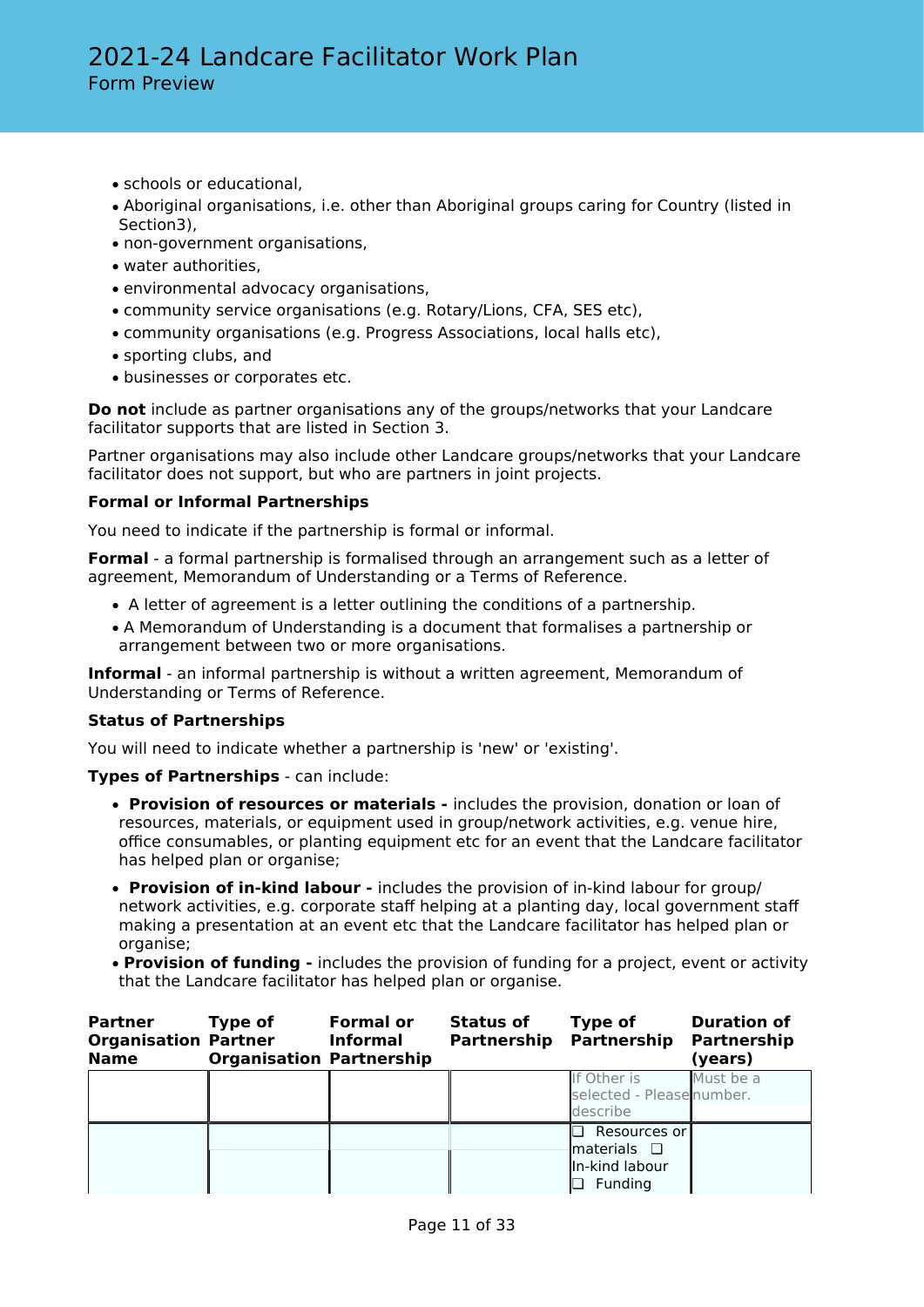

# Section 5 - Budget

### \* indicates a required field

### 2021-24 Victorian Landcare Facilitator Program Budget

The 2021-24 Victorian Landcare Facilitator Program (VLFP) funding is for the salary and employment-related on-costs of your Landcare Facilitator.

In the budget tables below, please provide a breakdown of the proposed salary and on-costs for the Landcare facilitator for each financial year of 2021-24 VLFP funding.

Please note that you have the ability to review and update these budget tables.

### **Professional Development and Training for Landcare Facilitator**

If your organisation received the maximum amount of VLFP funding in 2021-22 (i.e. \$57,985 per annum) you must provide in each year's budget table at least \$1,000 for the Landcare facilitator's professional development or training. Note - the amount alllocated to Landcare facilitator's professional development or training is adjusted on a pro-rata basis, for organisations that receive less than the maximum VLFP funding. See Clause 13 'Training Budget for Landcare Facilitator' in 2021-24 VLFP funding agreement for the amount of VLFP funding that must be allocated to the Landcare facilitator's professional development or training.

The budget for Landcare Facilitator's professional development and training can be used to cover the cost of:

- training workshop/s,
- time (at hourly rate) spent participating in training workshop/s,
- travel and time (at hourly rate) spent travelling to and from training workshop/s.

### **Administration of VLFP Funding**

The budget item for 'Adminstration of VLFP funding' can be used for expenses such as engaging a business or organisation (on a fee-for-service basis) to provide payroll services for the Landcare facilitator.

Please note that the 2021-24 VLFP funding must not be used to:

- reimburse the volunteer in-kind time spent managing your Landcare facilitator,
- reimburse the volunteer in-kind time of a group/network treasurer or secretary,
- pay for a coordinator or administrator of a group/network,
- pay project management costs,
- pay for a group's or network's meeting costs.

### **Annual Funding Increase in 2022-23 and 2023-24**

Your organisation will receive in 2022-23 and 2023-24 a 1.5 per cent annual compounding increase in the 2021-24 VLFP funding.

The 1.5 per cent annual increase in the 2021-24 VLFP funding in these two financial years must be allocated to your Landcare facilitator's salary in 2022-23 and 2023-24. This includes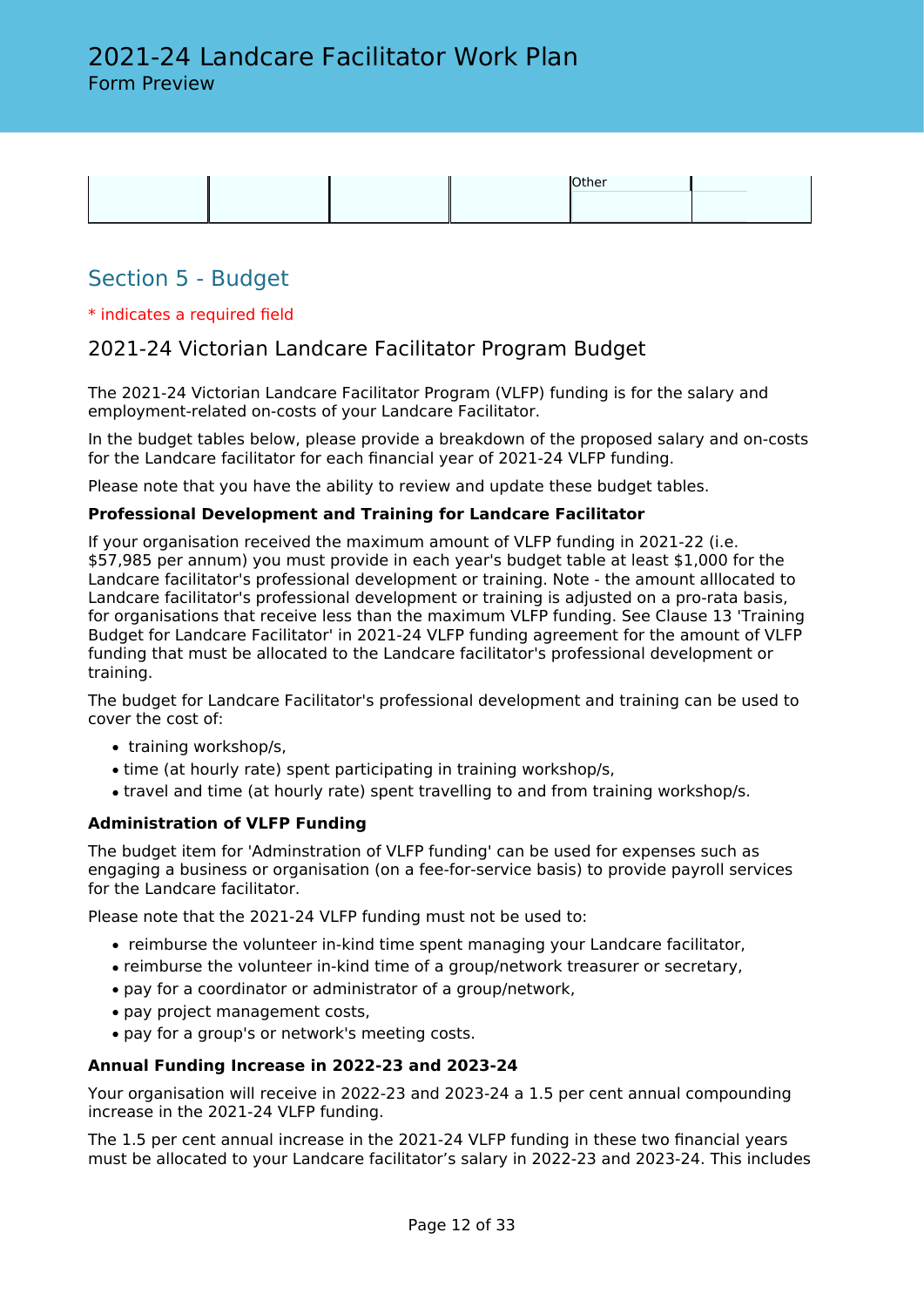all leave and compulsory superannuation payments (as required under the Superannuation Guarantee).

The 1.5 per cent annual increase in salary may be applied as an:

- increase in the hourly rate paid to the Landcare facilitator,
- increase in the number of hours worked by the Landcare facilitator,
- or a combination of both.

### **Unspent VLFP Budget**

DELWP's expectation is that all the 2021-24 VLFP funding provided to your organisation is fully expended each finanical year, with the expenditure occurring largely as outlined the endorsed budget in this Work Plan. However, DELWP understands that there may be reasons why the 2021-24 VLFP funding provided cannot be fully expended each financial year.

### **2021-22**

If your organisation reports in its 2021-22 VLFP Progress Report an amount of unspent VLFP budget (as at 30 June 2022), the amount of the unspent VLFP budget will be carried forward to the 2022-23 financial year.

### **2022-23**

Similary, if your organisation reports in its 2022-23 VLFP Progress Report an amount of unspent VLFP budget (as at 30 June 2023), the amount of the unspent VLFP budget will be carried forward to the 2023-24 financial year.

### **2023-24 VLFP Underspend Management Plan**

If your organisation reports in its 2022-23 VLFP Progress Report an amount of unspent VLFP budget (as at 30 June 2023), it will be required by DELWP to develop an 2023-24 VLFP Underspend Management Plan, which details proposed expenditure (by 30 June 2024) of the underspend amount, in ways permitted under the 2021-24 VLFP. Note - if a 2023-24 VLFP Underspend Management Plan needs to be developed it will be reviewed by, and require approval of, DELWP.

### **2023-24**

The 2021-24 VLFP comes to an end on 30 June 2024. As a result, if your organisation reports in its 2022-23 VLFP Progress Report an amount of unspent VLFP budget (as at 30 June 2023), of \$1,000 or more, it will NOT be able to carry forward this amount to the 2024-25 financial year.

### **Recoup Unspent 2021-24 VLFP Budget**

DELWP will recoup any underspent 2021-24 VLFP budget of \$1,000 or more, i.e. if your organisation reports in its 2023-24 VLFP Final Report (as at 30 June 2024) a underspent budget amount of \$1,000 or more.

DELWP will NOT recoup an underspent 2021-24 VLFP budget amount below \$1,000, which is reported as unspent budget (as at 30 June 2024) in your 2023-24 VLFP Final Report.

Note - an unpsent 2021-24 VLFP budget amount of less than \$1,000 (as at 30 June 2024) can be retained by your organisation, but it must be spent in ways that are permitted under the 2021-24 VLFP.

### **Budget Review & Approval**

This Work Plan, including the budget, will be reviewed by, and requires the endorsement of, DELWP.

### **Progress Reports and Final Report**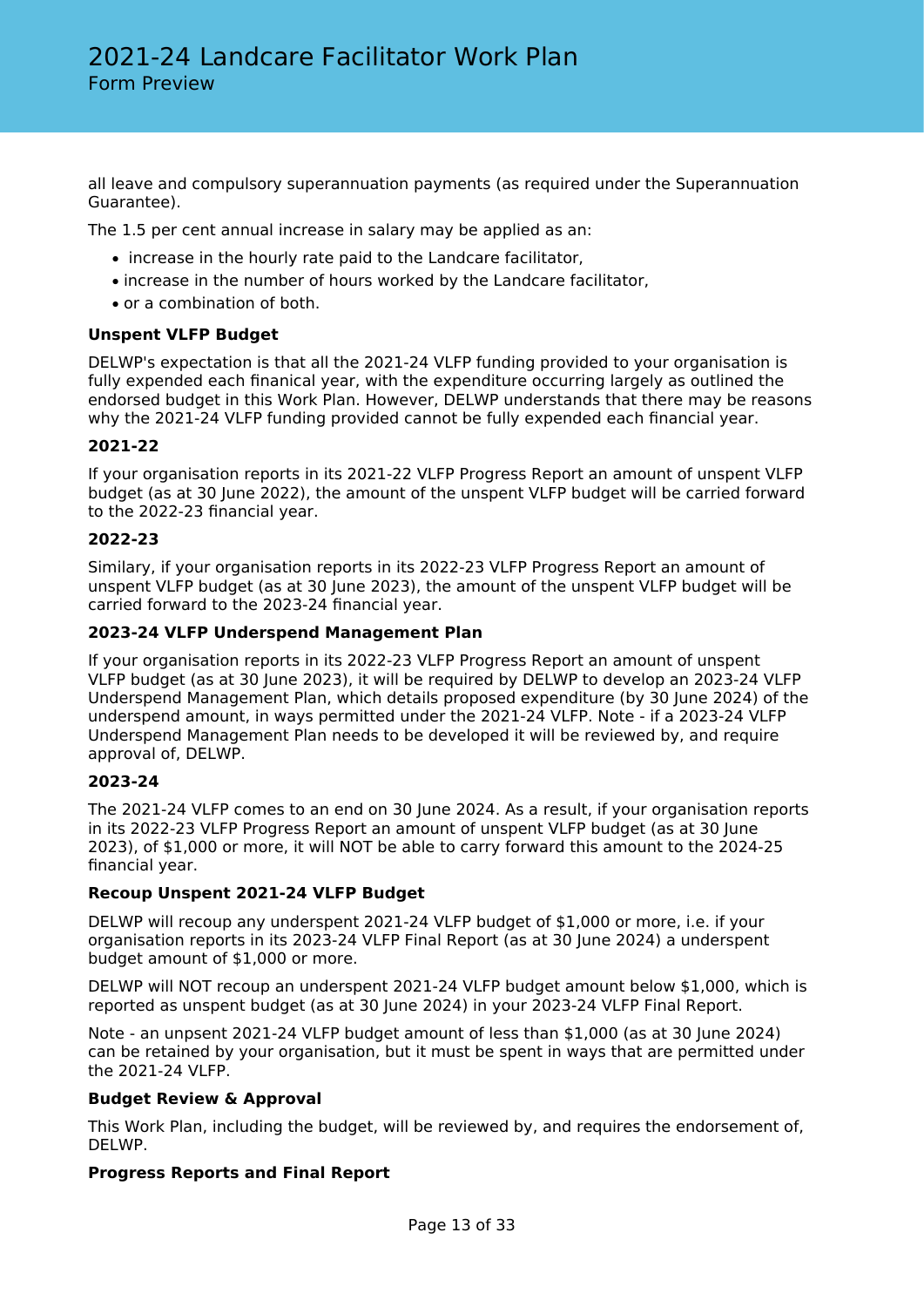Your organisation will be required to complete annual Progress Reports for 2021-22 and 2022-23, to demonstrate progress against the 2021-24 Landcare Facilitator Work Plan.Similarly, your organisation will be required to complete a 2023-24 Final Report to demonstrate achievements against the Work Plan.

# 5.1 Funding Allocations

### **Funding to be received in 2021-22 - 1st Payment**

This question is read only.

### **Funding to be received in 2021-22 - 2nd Payment**

This question is read only.

 $\ddot{\epsilon}$ 

### **Funding to be received in 2022-23 - 3rd Payment**

This question is read only.

### **Funding to be received in 2022-23 - 4th payment**

\$ This question is read only.

### **Funding to be received in 2023-24 - 5th Payment**

This question is read only.

### **Funding to be received in 2023-24 - 6th Payment**

\$ This question is read only.

### **TOTAL VLFP funding**

\$ This number/amount is calculated.

### 5.2 2021-22 Proposed Budget

Please provide a breakdown of the VLFP budget for 2021-22 financial year.

### **If your organisation's budget for 2021-22 has been approved, this section will be pre-populated with the approved amounts.**

All fields in this section must be completed. If there is no expenditure against an item, please put \$0.

| Salary, including    |
|----------------------|
| superannuation & all |
| paid leave *         |

 $\ddot{\bm{\epsilon}}$ Must be a dollar amount.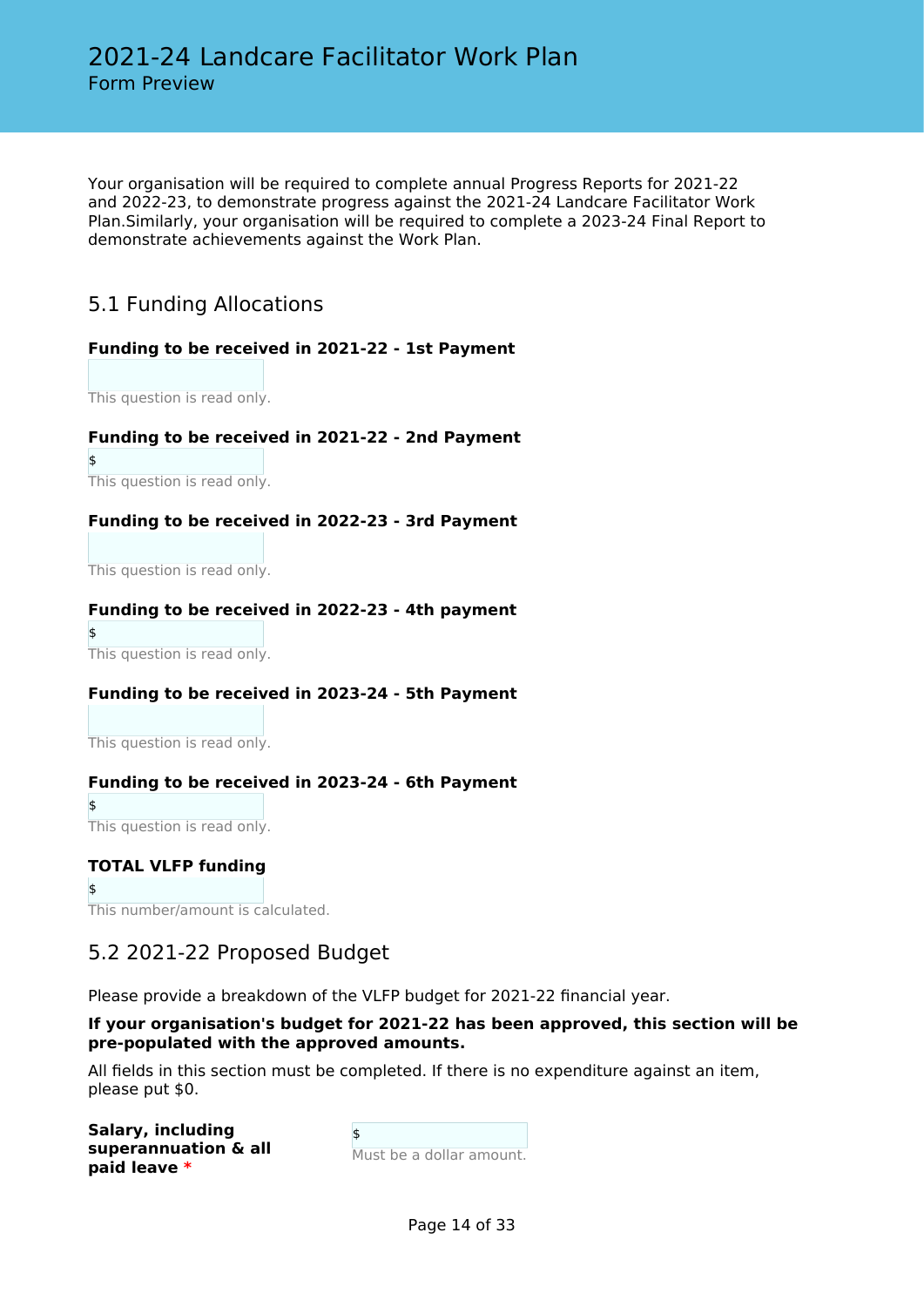# 2021-24 Landcare Facilitator Work Plan

Form Preview

| Transport & travel *                                             | \$<br>Must be a dollar amount.                                                                                                      |
|------------------------------------------------------------------|-------------------------------------------------------------------------------------------------------------------------------------|
| Office rental *                                                  | \$<br>Must be a dollar amount.                                                                                                      |
| Office equipment *                                               | \$<br>Must be a dollar amount.                                                                                                      |
| Office expenses &<br>consumables $*$                             | \$<br>Must be a dollar amount.                                                                                                      |
| <b>Professional</b><br>development for<br>Landcare facilitator * | \$<br>Must be a dollar amount.<br>At least \$1,000, adjusted on a pro-rata basis if receiving less<br>than the maximum VLFP funding |
| <b>Workplace Health &amp;</b><br>Safety *                        | \$<br>Must be a dollar amount.                                                                                                      |
| <b>Administration of VLFP</b><br>funding $*$                     | \$<br>Must be a dollar amount.                                                                                                      |
| 1. Other Expense Item description                                | 1. Proposed Expenditure<br>\$                                                                                                       |
| 2. Other Expense Item description                                | Must be a dollar amount.                                                                                                            |
|                                                                  | 2. Proposed Expenditure<br>\$                                                                                                       |
| 3. Other Expense Item description                                | Must be a dollar amount.                                                                                                            |
|                                                                  | 3. Proposed Expenditure                                                                                                             |
|                                                                  | \$                                                                                                                                  |

### 5.3 2021-22 Summary

### **TOTAL funding recieved in 2021-22**

\$

This number/amount is calculated.

### **2021-22 Total proposed VLFP expenditure**

\$ This number/amount is calculated.

### **2021-22 Difference between VLFP funding received and VLFP expenditure**

\$

This number/amount is calculated.

Must be a dollar amount.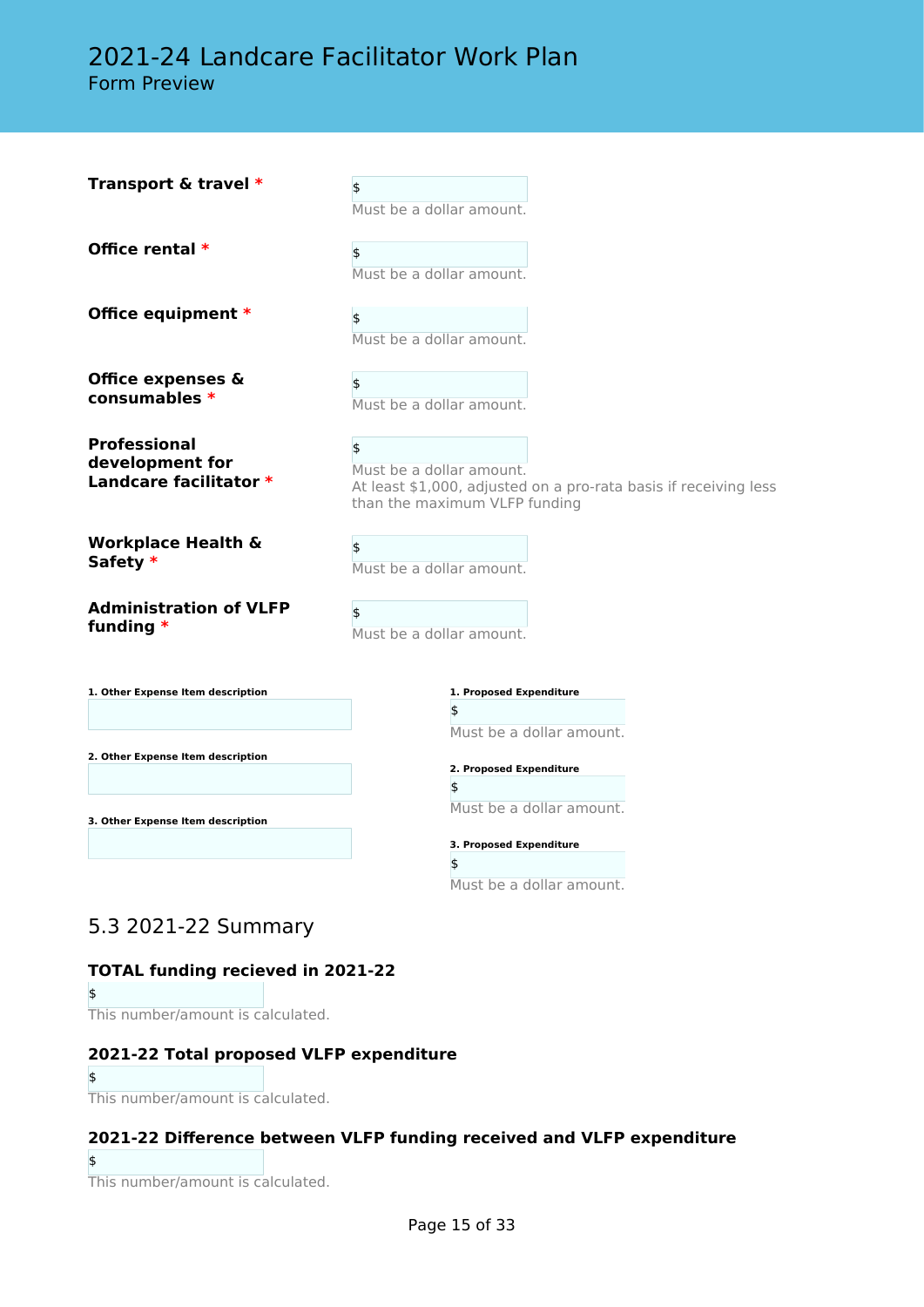This amount must equal \$0

# 5.4 2022-23 Proposed Budget

Please provide a breakdown of the VLFP budget for the 2022-23 financial year.

All fields in this section must be completed. If there is no expenditure against an item, please put \$0.

Note - the 1.5 per cent increase in the VLFP funding in 2022-23 must be allocated to the Landcare facilitator's salary, including all leave and compulsory superannuation payments (as required under the Superannuation Guarantee).

| Salary, including<br>superannuation & all<br>paid leave *        | Must be a dollar amount.                                                                                                            |
|------------------------------------------------------------------|-------------------------------------------------------------------------------------------------------------------------------------|
| Transport & travel *                                             | \$<br>Must be a dollar amount.                                                                                                      |
| Office rental *                                                  | \$<br>Must be a dollar amount.                                                                                                      |
| Office equipment *                                               | \$<br>Must be a dollar amount.                                                                                                      |
| Office expenses &<br>consumables *                               | \$<br>Must be a dollar amount.                                                                                                      |
| <b>Professional</b><br>development for<br>Landcare facilitator * | \$<br>Must be a dollar amount.<br>At least \$1,000, adjusted on a pro-rata basis if receiving less<br>than the maximum VLFP funding |
| <b>Workplace Health &amp;</b><br>Safety *                        | \$<br>Must be a dollar amount.                                                                                                      |
| <b>Administration of VLFP</b><br>funding *                       | \$<br>Must be a dollar amount.                                                                                                      |
| 1. Other Expense Item description                                | 1. Proposed Expenditure<br>\$<br>Must be a dollar amount.                                                                           |
| 2. Other Expense Item description                                | 2. Proposed Expenditure                                                                                                             |
| 3. Other Expense Item description                                | \$<br>Must be a dollar amount.                                                                                                      |
|                                                                  | 3. Proposed Expenditure<br>\$                                                                                                       |

Page 16 of 33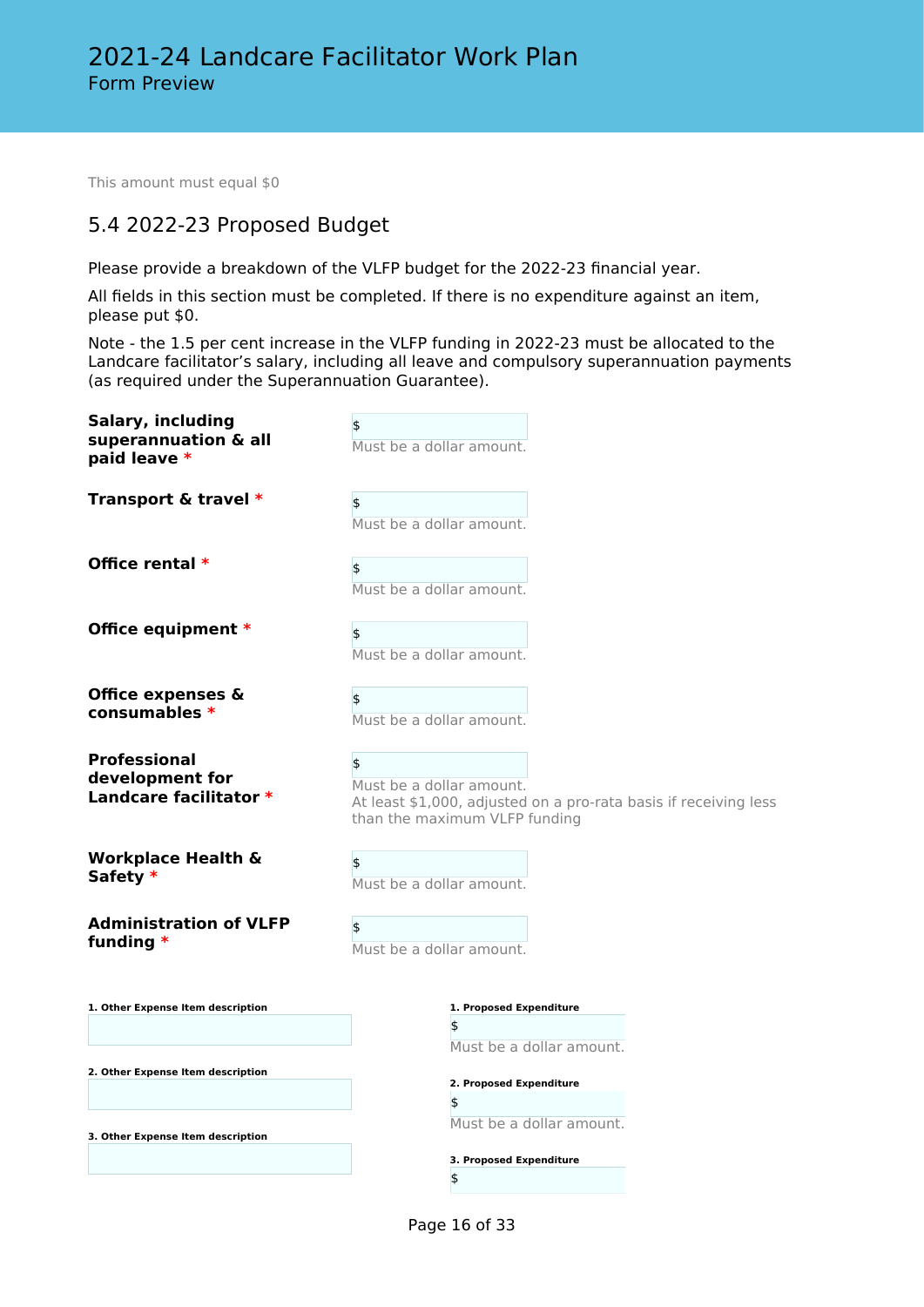Must be a dollar amount.

As more than \$5,000 has been allocation for Administration of VLFP funding a further breakdown is required. Please provide further details below

Extra rows can be added or removed by using the '+' or '-' buttons.

| Description of expense item | <b>Amount allocated</b>                   |
|-----------------------------|-------------------------------------------|
|                             | Must be a whole dollar amount (no cents). |
|                             |                                           |

### **Sum of Admin breakdown**

\$

\$

This number/amount is calculated.

### **Difference between budget & breakdown**

This number/amount is calculated.

## 5.5 2022-23 Summary

### **TOTAL funding received in 2022-23**

\$

This number/amount is calculated.

### **Unspent Budget at 30 June 2022**

This question is read only. From your Annual Report after it has been submitted

### **2022-23 Total proposed VLFP expenditure**

\$ This number/amount is calculated.

### **2022-23 Difference between VLFP funding received and VLFP expenditure**

\$

This number/amount is calculated.

### 5.6 2023-24 Proposed budget

Please provide a breakdown of the VLFP budget for the 2023-24 financial year.

All fields in this section must be completed. If there is no expenditure against an item, please put \$0.

Note - the 1.5 per cent increase in the VLFP funding in 2023-24 must be allocated to the Landcare facilitator's salary, including all leave and compulsory superannuation payments (as required under the Superannuation Guarantee).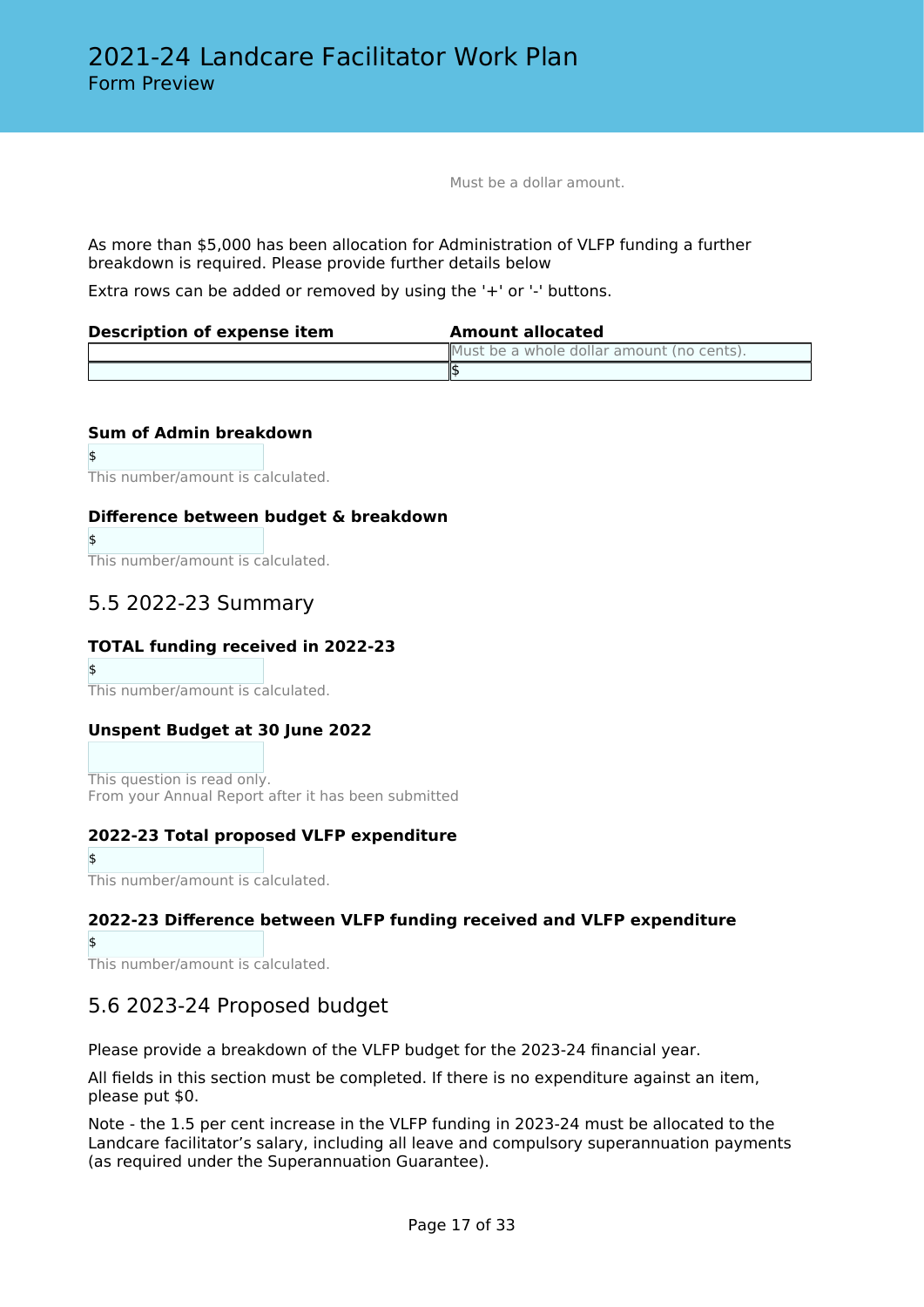# 2021-24 Landcare Facilitator Work Plan Form Preview

| Salary, including<br>superannuation & all<br>paid leave               | \$<br>Must be a dollar amount.                                                                                                      |
|-----------------------------------------------------------------------|-------------------------------------------------------------------------------------------------------------------------------------|
| <b>Transport &amp; travel</b>                                         | \$<br>Must be a dollar amount.                                                                                                      |
| <b>Office rental</b>                                                  | \$<br>Must be a dollar amount.                                                                                                      |
| <b>Office equipment</b>                                               | \$<br>Must be a dollar amount.                                                                                                      |
| <b>Office expenses &amp;</b><br>consumables                           | \$<br>Must be a dollar amount.                                                                                                      |
| <b>Professional</b><br>development for<br><b>Landcare facilitator</b> | \$<br>Must be a dollar amount.<br>At least \$1,000, adjusted on a pro-rata basis if receiving less<br>than the maximum VLFP funding |
| <b>Workplace Health &amp;</b><br><b>Safety</b>                        | \$<br>Must be a dollar amount.                                                                                                      |
| <b>Administration of VLFP</b><br>funding                              | \$<br>Must be a dollar amount.                                                                                                      |
| 1. Other Expense Item description                                     | <b>VLFP Funding - Proposed Expenditure</b><br>\$<br>Must be a dollar amount.                                                        |
| 2. Other Expense Item description                                     | <b>VLFP Funding - Proposed Expenditure</b>                                                                                          |
| 3. Other Expense Item description                                     | \$<br>Must be a dollar amount.                                                                                                      |
|                                                                       | <b>VLFP Funding - Proposed Expenditure</b><br>\$<br>Must be a dollar amount.                                                        |

As more than \$5,000 has been allocation for Administration of VLFP funding a further breakdown is required. Please provide further details below

Extra rows can be added or removed by using the '+' or '-' buttons.

| <b>Description of expense item</b> | <b>Amount allocated</b>                   |
|------------------------------------|-------------------------------------------|
|                                    | Must be a whole dollar amount (no cents). |
|                                    |                                           |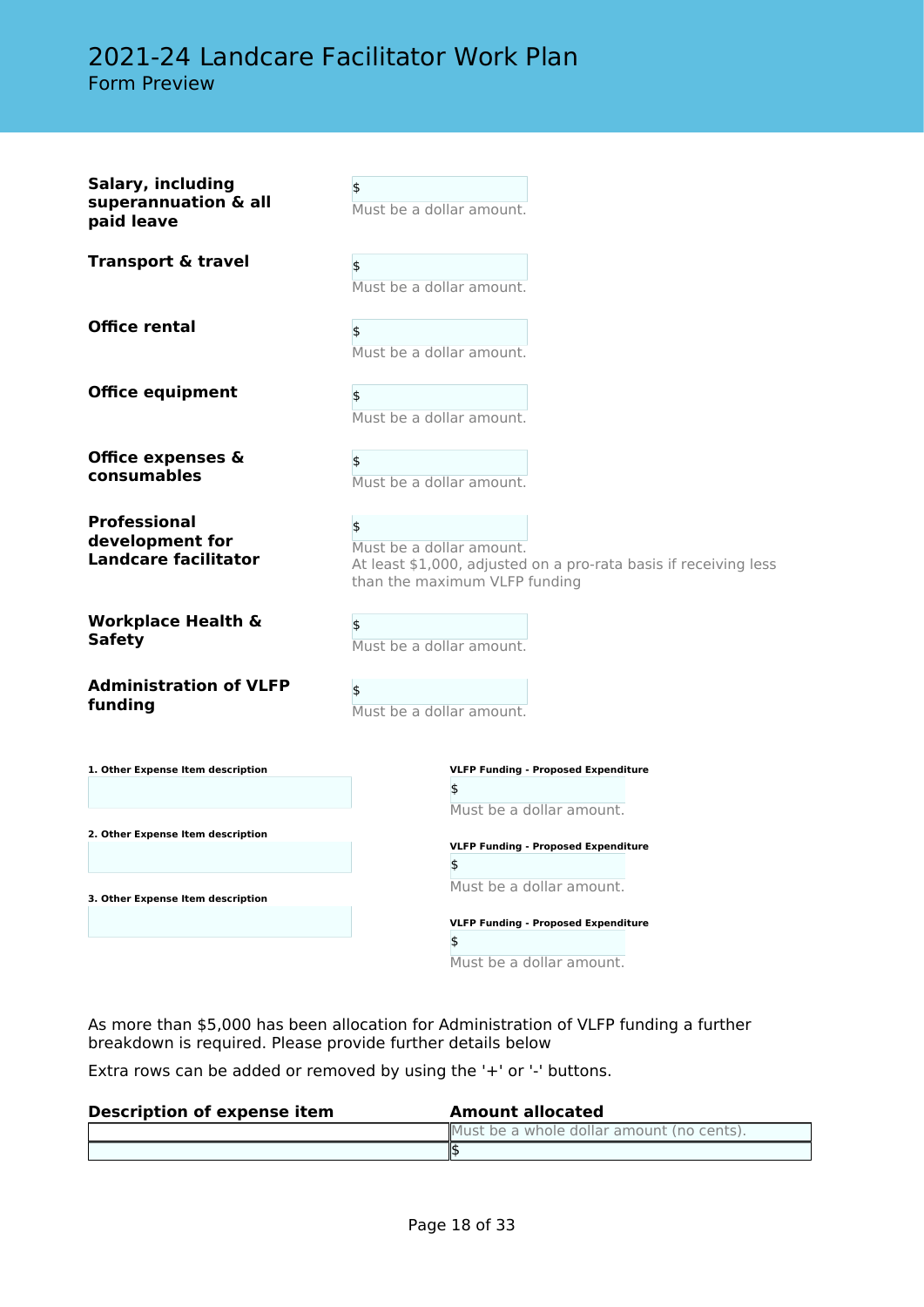### **Sum of Admin breakdown**

\$

This number/amount is calculated.

### **Difference between budget & breakdown**

\$ This number/amount is calculated.

### 5.7 2023-24 Summary

### **TOTAL funding recieved in 2023-24**

\$ This number/amount is calculated.

### **Unspent Budget at 30 June 2023**

This question is read only.

### **Total proposed VLFP expenditure**

 $\ddot{\bm{\zeta}}$ This number/amount is calculated.

### **2023-24 Difference between VLFP funding received and VLFP expenditure**

\$ This number/amount is calculated.

# Section 6 - Key Work Areas

### Key Work Areas

In this section you will be asked to detail the relevant activities that will be undertaken by your Landcare facilitator to deliver the six Key Work Areas and their sub-components. At least one relevant activity must be undertaken to deliver on each sub-component of a Key Work Area. Note - if a sub-component is marked as (if applicable) then delivery of an activity is optional.

**For each activity you need to briefly outline what, how, and why your Landcare facilitator will do to deliver the activity. There is a separate column to detail when each activity will start and end.**

### **Six Key Work Areas (KWA) and their sub-components:**

### **Key Work Area 1. Support the development of on-ground natural resource management projects**

• **KWA 1.1** Assist with the identification, planning and development of on-ground projects for delivery by Landcare and environmental volunteer groups/networks and private landholders, that help deliver on local plans (e.g. group/network plans), regional plans (e.g. Regional Catchment Strategies), and key statewide plans (e.g. *Biodiversity 2037*).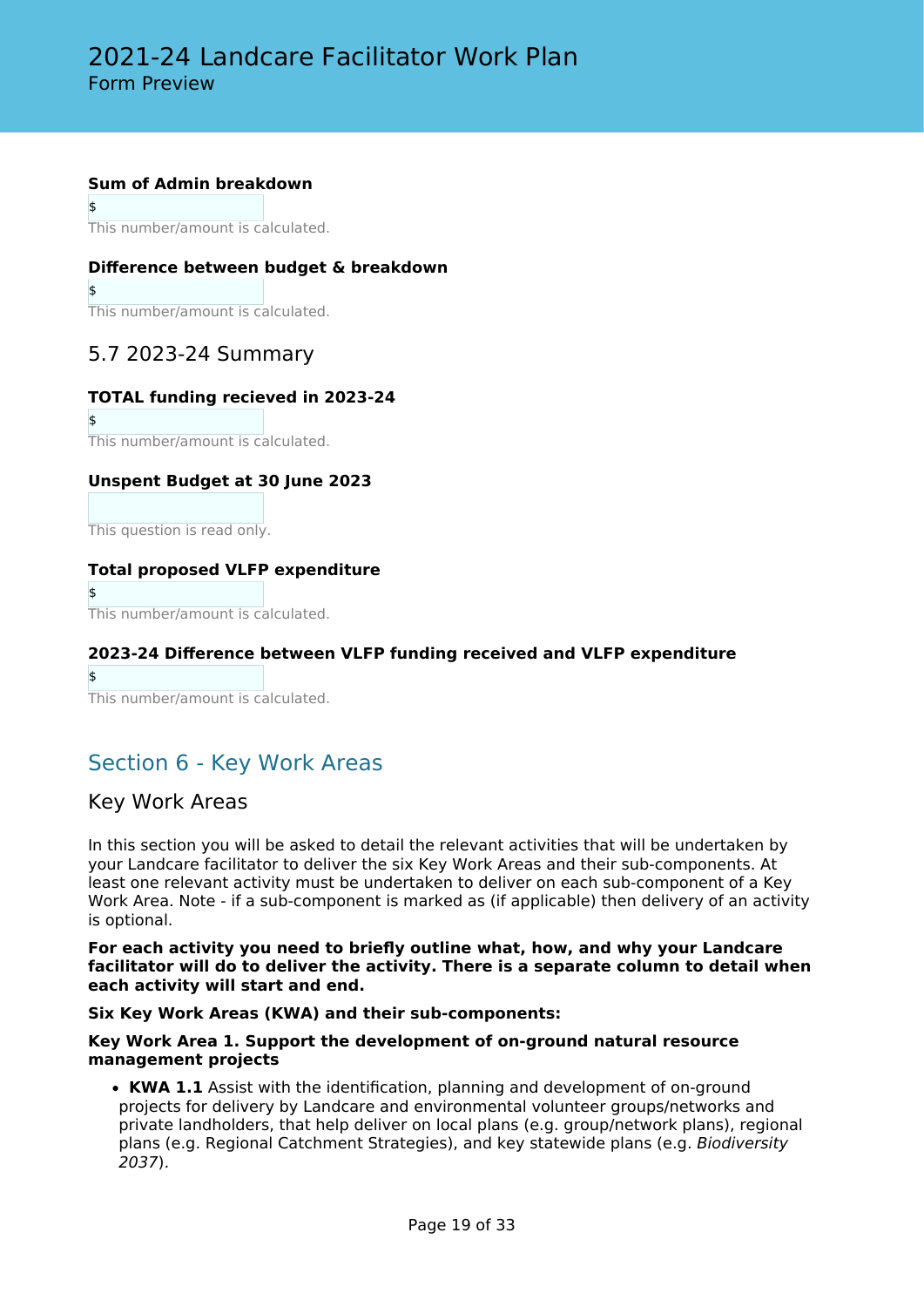- **KWA 1.2** Support the planning and development of on-ground projects and activities that achieve multiple benefits (i.e. biodiversity, climate change resilience, and sustainable land management).
- **KWA 1.3** Facilitate access by groups/networks/landholders to natural resource management information, expertise and other resources to support the planning and development of on-ground projects.

### **Key Work Area 2. Secure project grants and leverage other funding**

- • **KWA 2.1** Identify and promote grants and funding opportunities that support activities to increase the health of the environment.
- **KWA 2.2** Facilitate Landcare and environmental volunteer groups/networks to apply for and secure funding for projects.

### **Key Work Area 3. Undertake community engagement, collaboration and partnership building**

- • **KWA 3.1** Promote and provide opportunities for broad and diverse community participation (e.g. engaging culturally and linguistically diverse communities and youth) in Landcare and environmental volunteering activities.
- **KWA 3.2** Engage landholders and land managers in the adoption of best practice sustainable land management.
- **KWA 3.3** Facilitate information sharing, cooperation, collaboration and networking among Landcare and environmental volunteer groups/networks, Landcare staff (e.g. Landcare facilitators and Regional Landcare Coordinators), and the broader natural resource management sector.
- **KWA 3.4** Support the development of local partnerships and collaboration with other community organisations, universities/schools, and corporates to increase awareness of, and involvement and participation in, Landcare and environmental volunteering activities, including on-ground projects.
- **KWA 3.5** Submit at least one nomination for each round of the Victorian Landcare Awards and raise awareness of the Landcare Awards.
- **KWA 3.6** Increase Aboriginal cultural awareness of groups/networks and support their collaboration and partnerships with Traditional Owners. (if applicable)
- **KWA 3.7** Facilitate the establishment of new Landcare and environmental volunteer groups/networks in gap areas (i.e. where there are currently no groups/networks), and/ or support the revival or re-activation of groups/networks that are currently inactive or at risk of becoming inactive. (if applicable)

### **Key Work Area 4. Build local community capacity to enable groups, networks and communities to be resilient**

- • **KWA 4.1** Increase the provision of information to Landcare and environmental volunteer groups/networks by keeping them informed of learning, training, funding, and other opportunities.
- **KWA 4.2** Assist with the planning, development and delivery of knowledge and capacity building activities, such as courses, workshops, seminars, field days, and social media campaigns.
- **KWA 4.3** Promote and demonstrate to Landcare and environmental volunteer groups/ networks how to effectively use communication channels, including social media, enewsletters, webinar portals, Victorian Landcare Gateway, and the *Victorian Landcare and Catchment Management* magazine.
- **KWA 4.4** Assist Landcare and environmental volunteer groups/networks to function effectively and efficiently through the adoption of appropriate governance processes and procedures.
- **KWA 4.5** Support Landcare and environmental volunteer groups/networks with their responses to natural disasters and the effects of climate change. (if applicable)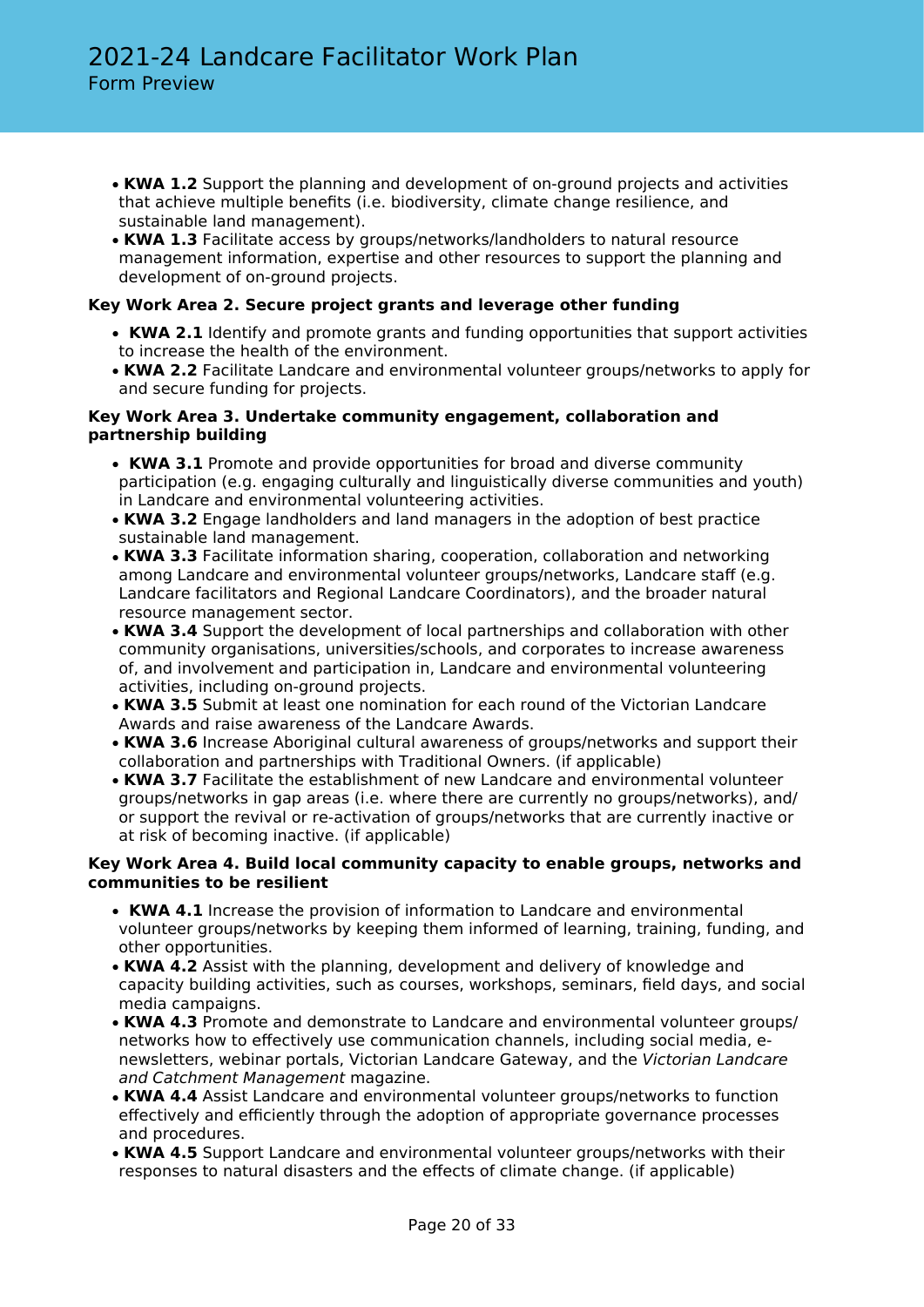### **Key Work Area 5. Assist with planning and priority setting processes**

- • **KWA 5.1** Assist Landcare and environmental volunteer groups/networks to develop or review their action/strategic plans, and to ensure these plans reflect the contemporary strategic directions and challenges facing Victoria's environment, including climate change.
- **KWA 5.2** Assist with the development of property plans focused on sustainable land management.
- **KWA 5.3** Promote awareness of Traditional Owners' aspirations and Whole of Country Plans and support Traditional Owners participation in the planning of on-ground works on Country. (if applicable)

### **Key Work Area 6. Assist with monitoring, evaluation, and reporting**

- • **KWA 6.1** Support Landcare and environmental volunteer groups/networks to fulfil their reporting requirements in a timely manner, including targets contributing to Protecting Victoria's Environment - Biodiversity 2037.
- **KWA 6.2** Support Landcare and environmental volunteer groups/networks to complete the Victorian Landcare Program's annual Group Health Survey, ensure the details of all the groups/networks the Landcare facilitator supports are up to date on the Victorian Landcare Gateway, and liaise with the Regional Landcare Coordinator to ensure accurate and consistent data collection, including changes to Landcare group/ network boundary maps.
- **KWA 6.3** Assist Landcare and environmental volunteer groups/networks to evaluate annually their activities, and review (and when required establish improved) processes for the monitoring of and reporting on projects.

### **Landcare Facilitator's Role**

A VLFP-funded Landcare facilitator's role is to build group capacity and resilience. However, the Landcare facilitator is not responsible for administrative tasks associated with the dayto-day operation of a group/network, such as taking meeting minutes, or managing onground projects and their budgets.

# Key Work Area 1 - Support the development of on-ground natural resource management projects

### \* indicates a required field

### **Please estimate the percentage of your Landcare facilitator's time that will be spent on Key Work Area (KWA) 1. \***

Must be a number.

### KWA 1.1 Assist with the identification, planning and development of on-ground projects

Assist with the identification, planning and development of on-ground projects for delivery by Landcare and environmental volunteer groups/networks and private landholders, that help deliver on local plans (e.g. group/network plans), regional plans (e.g. Regional Catchment Strategies), and key statewide plans (e.g. *Biodiversity 2037*).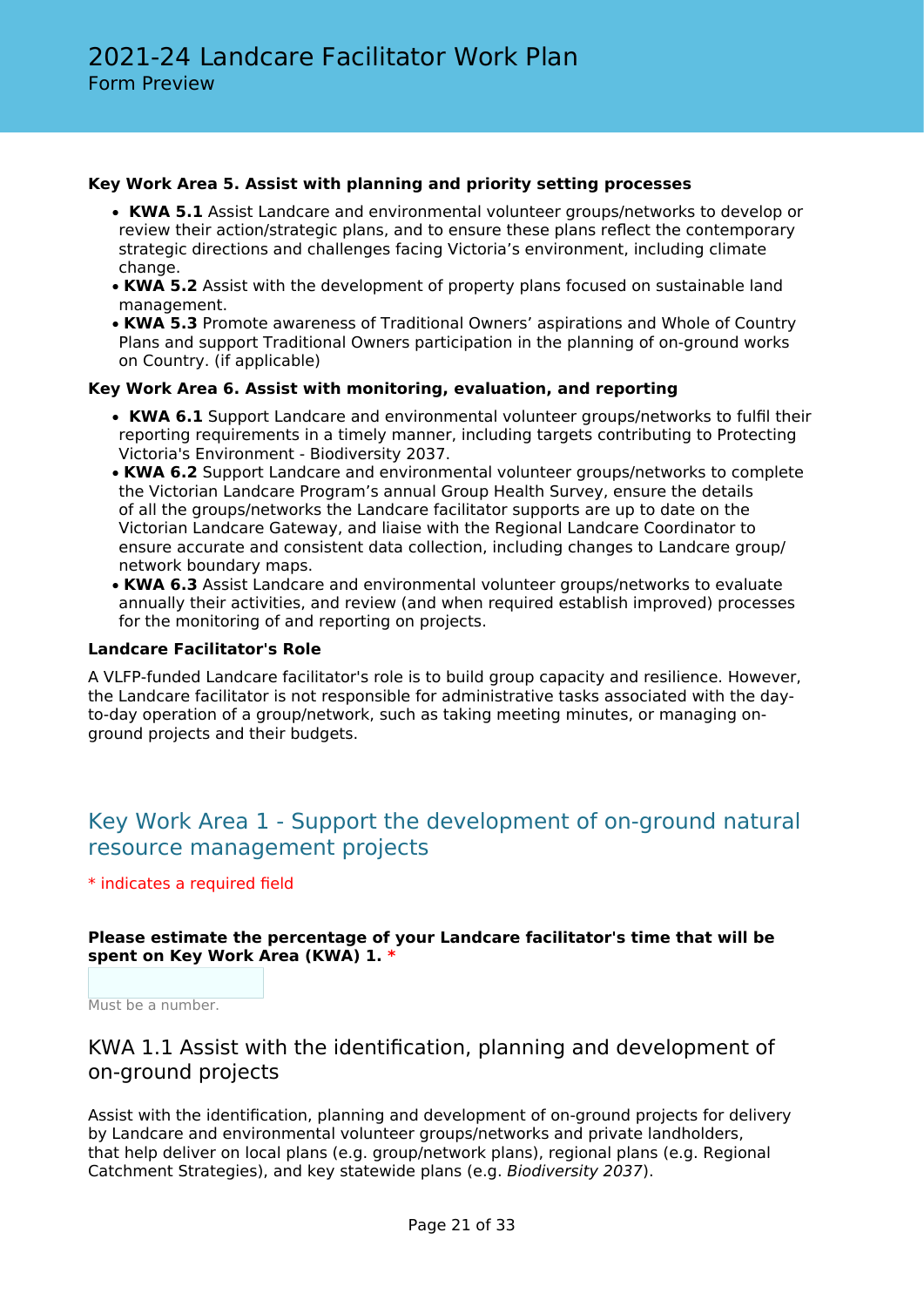Please describe what activities your Landcare facilitator will undertake to deliver Key Work Area 1.1. For each activity briefly outline what activity will be delivered, and why, and the Landcare facilitator's role in how the activity will be delivered. Also indicate below when each activity will 'start' and 'end'.

Note - at least one activity must be undertaken to deliver Key Work Area 1.1. To add more activities, click on the 'Add More' button in the bottom right corner.

| <b>KWA 1.1 Activity</b><br><b>Description</b>                                     | <b>Activity Start</b>         | <b>Activity End</b>                            |
|-----------------------------------------------------------------------------------|-------------------------------|------------------------------------------------|
| List the activities that the<br>Landcare faciliator will undertake than 1/7/2021. | Must be a date and no earlier | Must be a date and no later than<br>30/6/2024. |
| to deliver KWA 1.1.                                                               |                               |                                                |

KWA 1.2 Support the planning and development of on-ground projects and activities that achieve multiple benefits (i.e. biodiversity, climate change resilience, and sustainable land management).

Please describe what activities your Landcare facilitator will undertake to deliver Key Work Area 1.2. For each activity briefly outline what activity will be delivered, and why, and the Landcare facilitator's role in how the activity will be delivered. Also indicate below when each activity will 'start' and 'end'.

Note - at least one activity must be undertaken to deliver Key Work Area 1.2. To add more activities, click on the 'Add More' button in the bottom right corner.

| <b>KWA 1.2 Activity</b><br><b>Description</b>                                                            | <b>Activity Start</b>         | <b>Activity End</b>                            |
|----------------------------------------------------------------------------------------------------------|-------------------------------|------------------------------------------------|
| List the activities that the<br>Landcare faciliator will undertake than 1/7/2021.<br>to deliver KWA 1.2. | Must be a date and no earlier | Must be a date and no later than<br>30/6/2024. |
|                                                                                                          |                               |                                                |

### KWA 1.3 Facilitate access by groups/networks/landholders to natural resource management information, expertise and other resources to support the planning and development of on-ground projects.

Please describe what activities your Landcare facilitator will undertake to deliver Key Work Area 1.3. For each activity briefly outline what activity will be delivered, and why, and the Landcare facilitator's role in how the activity will be delivered. Also indicate below when each activity will 'start' and 'end'.

Note - at least one activity must be undertaken to deliver Key Work Area 1.3. To add more activities, click on the 'Add More' button in the bottom right corner.

| <b>KWA 1.3 Activity</b><br><b>Description</b>                                                                | <b>Activity Start</b>         | <b>Activity End</b>                            |
|--------------------------------------------------------------------------------------------------------------|-------------------------------|------------------------------------------------|
| List all the activities that the<br>Landcare faciliator will undertake than 1/7/2021.<br>to deliver KWA 1.3. | Must be a date and no earlier | Must be a date and no later than<br>30/6/2024. |
|                                                                                                              |                               |                                                |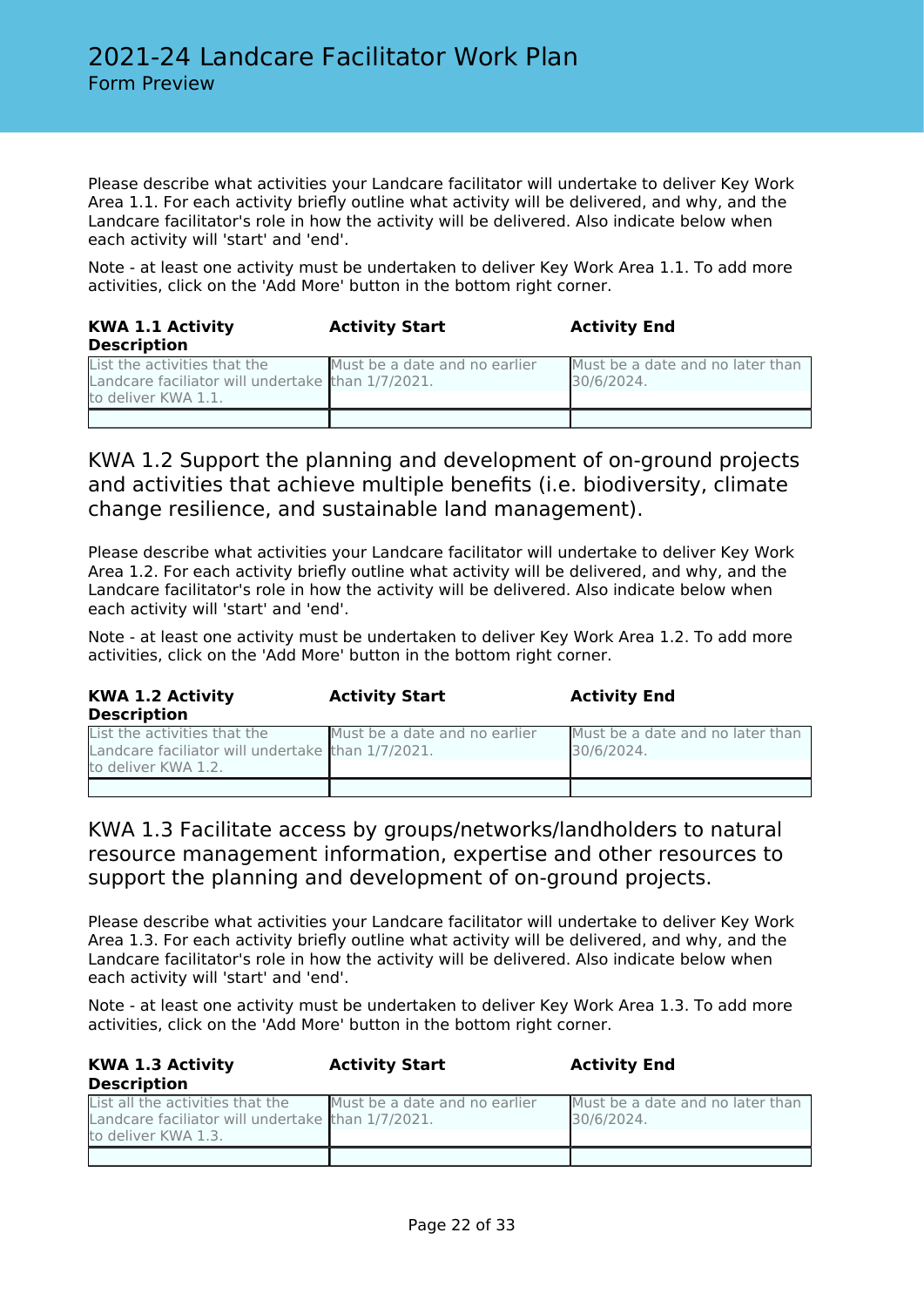# Key Work Area 2 - Secure project grants and leverage other funding

\* indicates a required field

### **Please estimate the percentage of your Landcare facilitator's time that will be spent on Key Work Area (KWA) 2. \***

Must be a number.

KWA 2.1 Identify and promote grants and funding opportunities that support activities to increase the health of the environment.

Please describe what activities your Landcare facilitator will undertake to deliver Key Work Area 2.1. For each activity briefly outline what activity will be delivered, and why, and the Landcare facilitator's role in how the activity will be delivered. Also indicate below when each activity will 'start' and 'end'.

Note - at least one activity must be undertaken to deliver Key Work Area 2.1. To add more activities, click on the 'Add More' button in the bottom right corner.

| <b>KWA 2.1 Activity</b>                                                                                      | <b>Activity Start</b>         | <b>Activity End</b>                            |
|--------------------------------------------------------------------------------------------------------------|-------------------------------|------------------------------------------------|
| <b>Description</b>                                                                                           |                               |                                                |
| List all the activities that the<br>Landcare faciliator will undertake than 1/7/2021.<br>to deliver KWA 2.1. | Must be a date and no earlier | Must be a date and no later than<br>30/6/2024. |
|                                                                                                              |                               |                                                |

KWA 2.2 Facilitate Landcare and environmental volunteer groups/ networks to apply for and secure funding for projects.

Please describe what activities your Landcare facilitator will undertake to deliver Key Work Area 2.2. For each activity briefly outline what activity will be delivered, and why, and the Landcare facilitator's role in how the activity will be delivered. Also indicate below when each activity will 'start' and 'end'.

Note - at least one activity must be undertaken to deliver Key Work Area 2.2. To add more activities, click on the 'Add More' button in the bottom right corner.

| <b>KWA 2.2 Activity</b>                                                               | <b>Activity Start</b>         | <b>Activity End</b>                            |
|---------------------------------------------------------------------------------------|-------------------------------|------------------------------------------------|
| <b>Description</b>                                                                    |                               |                                                |
| List all the activities that the<br>Landcare faciliator will undertake than 1/7/2021. | Must be a date and no earlier | Must be a date and no later than<br>30/6/2024. |
| to deliver KWA 2.2.                                                                   |                               |                                                |
|                                                                                       |                               |                                                |

# Key Work Area 3 - Undertake community engagement, collaboration and partnership building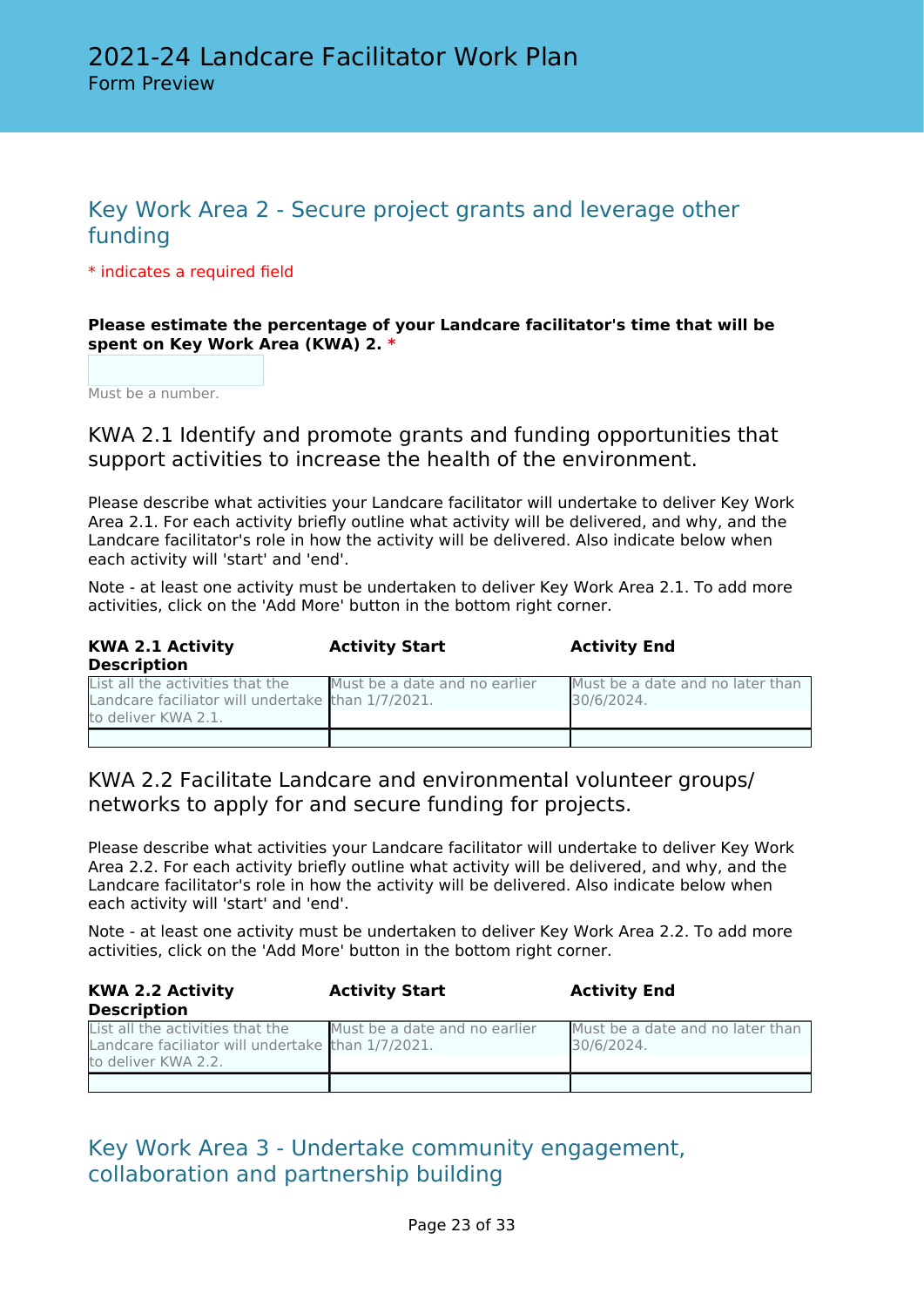#### \* indicates a required field

**Please estimate the percentage of your Landcare facilitator's time that will be spent on Key Work Area (KWA) 3. \***

Must be a number.

KWA 3.1 Promote and provide opportunities for broad and diverse community participation (e.g. engaging culturally and linguistically diverse communities and youth) in Landcare and environmental volunteering activities.

Please describe what activities your Landcare facilitator will undertake to deliver Key Work Area 3.1. For each activity briefly outline what activity will be delivered, and why, and the Landcare facilitator's role in how the activity will be delivered. Also indicate below when each activity will 'start' and 'end'.

Note - at least one activity must be undertaken to deliver Key Work Area 3.1. To add more activities, click on the 'Add More' button in the bottom right corner.

| <b>KWA 3.1 Activity</b><br><b>Description</b>                                                                | <b>Activity Start</b>         | <b>Activity End</b>                            |
|--------------------------------------------------------------------------------------------------------------|-------------------------------|------------------------------------------------|
| List all the activities that the<br>Landcare faciliator will undertake than 1/7/2021.<br>to deliver KWA 3.1. | Must be a date and no earlier | Must be a date and no later than<br>30/6/2024. |
|                                                                                                              |                               |                                                |

### KWA 3.2 Engage landholders and land managers in the adoption of best practice sustainable land management.

Please describe what activities your Landcare facilitator will undertake to deliver Key Work Area 3.2. For each activity briefly outline what activity will be delivered, and why, and the Landcare facilitator's role in how the activity will be delivered. Also indicate below when each activity will 'start' and 'end'.

Note - at least one activity must be undertaken to deliver Key Work Area 3.2. To add more activities, click on the 'Add More' button in the bottom right corner.

**KWA 3.2 Activity Description Activity Start Activity End** List all the activities that the Landcare faciliator will undertake to deliver KWA 3.2. Must be a date and no earlier than 1/7/2021. Must be a date and no later than 30/6/2024.

KWA 3.3 Facilitate information sharing, cooperation, collaboration and networking among Landcare and environmental volunteer groups/networks, Landcare staff (e.g. Landcare facilitators and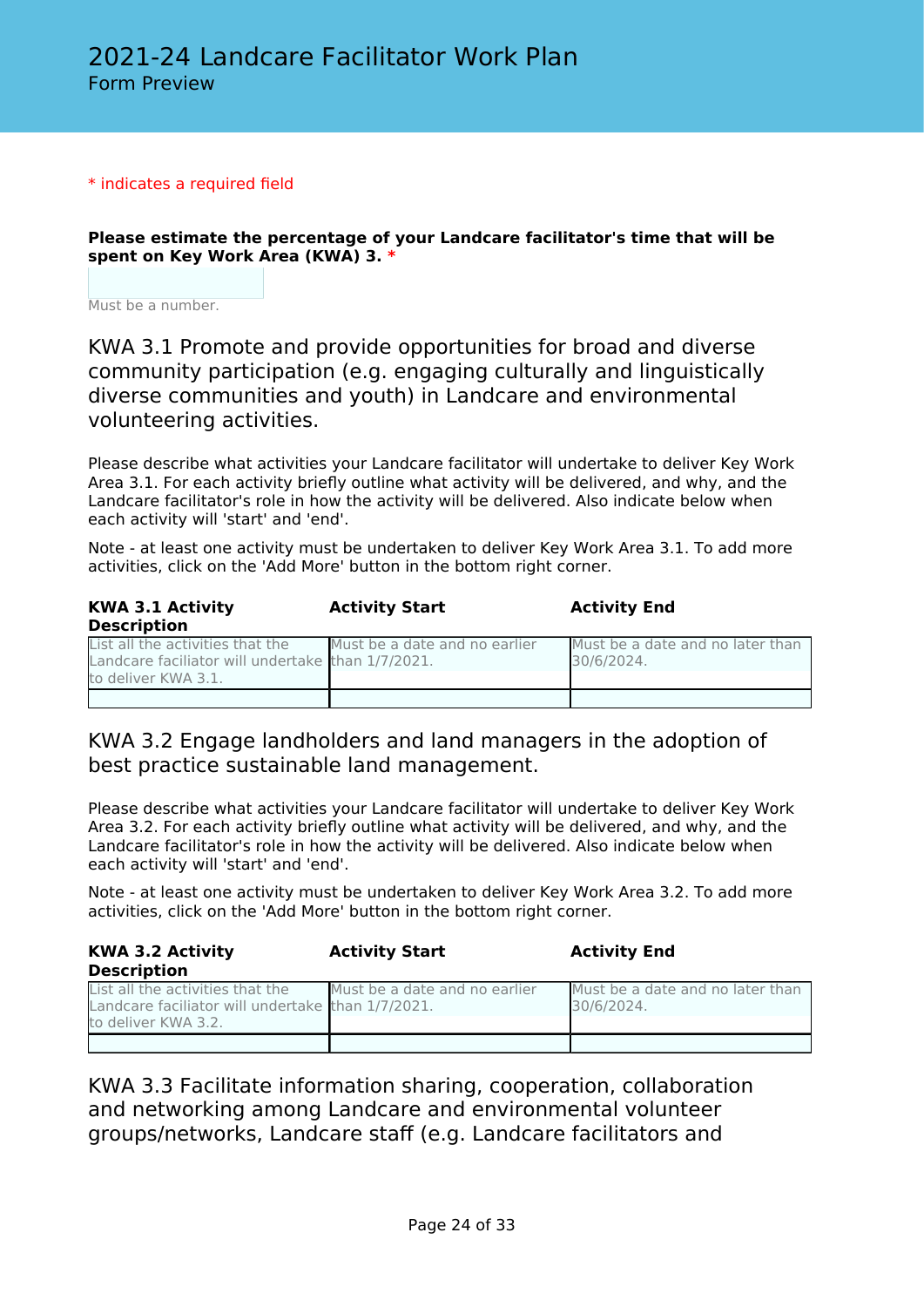### Regional Landcare Coordinators), and the broader natural resource management sector.

Please describe what activities your Landcare facilitator will undertake to deliver Key Work Area 3.3. For each activity briefly outline what activity will be delivered, and why, and the Landcare facilitator's role in how the activity will be delivered. Also indicate below when each activity will 'start' and 'end'.

Note - at least one activity must be undertaken to deliver Key Work Area 3.3. To add more activities, click on the 'Add More' button in the bottom right corner.

| <b>KWA 3.3 Activity</b><br><b>Description</b>                                                                | <b>Activity Start</b>         | <b>Activity End</b>                            |
|--------------------------------------------------------------------------------------------------------------|-------------------------------|------------------------------------------------|
| List all the activities that the<br>Landcare faciliator will undertake than 1/7/2021.<br>to deliver KWA 3.3. | Must be a date and no earlier | Must be a date and no later than<br>30/6/2024. |
|                                                                                                              |                               |                                                |

KWA 3.4 Support the development of local partnerships and collaboration with other community organisations, universities/schools, and corporates to increase awareness of, and involvement and participation in, Landcare and environmental volunteering activities, including on-ground projects.

Please describe what activities your Landcare facilitator will undertake to deliver Key Work Area 3.4. For each activity briefly outline what activity will be delivered, and why, and the Landcare facilitator's role in how the activity will be delivered. Also indicate below when each activity will 'start' and 'end'.

Note - at least one activity must be undertaken to deliver Key Work Area 3.4. To add more activities, click on the 'Add More' button in the bottom right corner.

| <b>KWA 3.4 Activity</b><br><b>Description</b>                                                                | <b>Activity Start</b>         | <b>Activity End</b>                            |
|--------------------------------------------------------------------------------------------------------------|-------------------------------|------------------------------------------------|
| List all the activities that the<br>Landcare faciliator will undertake than 1/7/2021.<br>to deliver KWA 3.4. | Must be a date and no earlier | Must be a date and no later than<br>30/6/2024. |
|                                                                                                              |                               |                                                |

KWA 3.5 Submit at least one nomination for each round of the Victorian Landcare Awards and raise awareness of the Landcare Awards.

Please describe what activities your Landcare facilitator will undertake to deliver Key Work Area 3.5. For each activity briefly outline what activity will be delivered, and why, and the Landcare facilitator's role in how the activity will be delivered. Also indicate below when each activity will 'start' and 'end'.

Note - at least one activity must be undertaken to deliver Key Work Area 3.5. To add more activities, click on the 'Add More' button in the bottom right corner.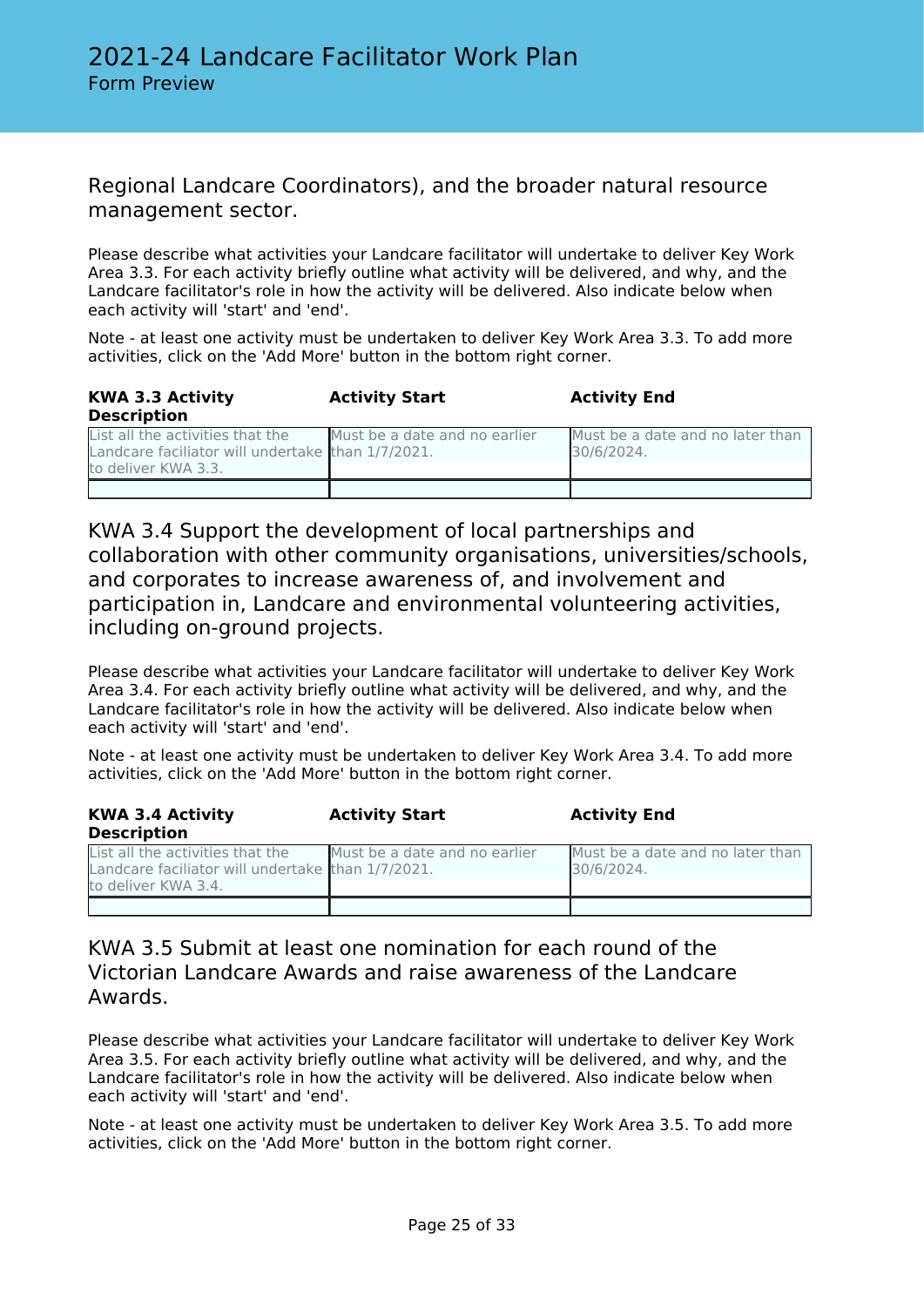| <b>KWA 3.5 Activity</b>                                                                                      | <b>Activity Start</b>         | <b>Activity End</b>                            |
|--------------------------------------------------------------------------------------------------------------|-------------------------------|------------------------------------------------|
| <b>Description</b>                                                                                           |                               |                                                |
| List all the activities that the<br>Landcare faciliator will undertake than 1/7/2021.<br>to deliver KWA 3.5. | Must be a date and no earlier | Must be a date and no later than<br>30/6/2024. |
|                                                                                                              |                               |                                                |

### KWA 3.6 Increase Aboriginal cultural awareness of groups/networks and support their collaboration and partnerships with Traditional Owners. (if applicable)

Please describe what activities your Landcare facilitator will undertake to deliver Key Work Area 3.6. (if applicable)

For each activity briefly outline what activity will be delivered, and why, and the Landcare facilitator's role in how the activity will be delivered. Also indicate below when each activity will 'start' and 'end'.

Note - at least one activity must be undertaken to deliver Key Work Area 3.6. To add more activities, click on the 'Add More' button in the bottom right corner.

| <b>KWA 3.6 Activity</b><br><b>Description</b>                                                                | <b>Activity Start</b>         | <b>Activity End</b>                            |
|--------------------------------------------------------------------------------------------------------------|-------------------------------|------------------------------------------------|
| List all the activities that the<br>Landcare faciliator will undertake than 1/7/2021.<br>to deliver KWA 3.6. | Must be a date and no earlier | Must be a date and no later than<br>30/6/2024. |
|                                                                                                              |                               |                                                |

KWA 3.7 Facilitate the establishment of new Landcare and environmental volunteer groups/networks in gap areas (i.e. where there are currently no groups/networks), and/or support the revival or re-activation of groups/networks that are currently inactive or at risk of becoming inactive. (if applicable)

Please describe what activities your Landcare facilitator will undertake to deliver Key Work Area 3.7. (if applicable)

For each activity briefly outline what activity will be delivered, and why, and the Landcare facilitator's role in how the activity will be delivered. Also indicate below when each activity will 'start' and 'end'.

Note - at least one activity must be undertaken to deliver Key Work Area 3.7. To add more activities, click on the 'Add More' button in the bottom right corner.

| <b>KWA 3.7 Activity</b><br><b>Description</b>                                         | <b>Activity Start</b>         | <b>Activity End</b>                            |
|---------------------------------------------------------------------------------------|-------------------------------|------------------------------------------------|
| List all the activities that the<br>Landcare faciliator will undertake than 1/7/2021. | Must be a date and no earlier | Must be a date and no later than<br>30/6/2024. |
| to deliver KWA 3.7.                                                                   |                               |                                                |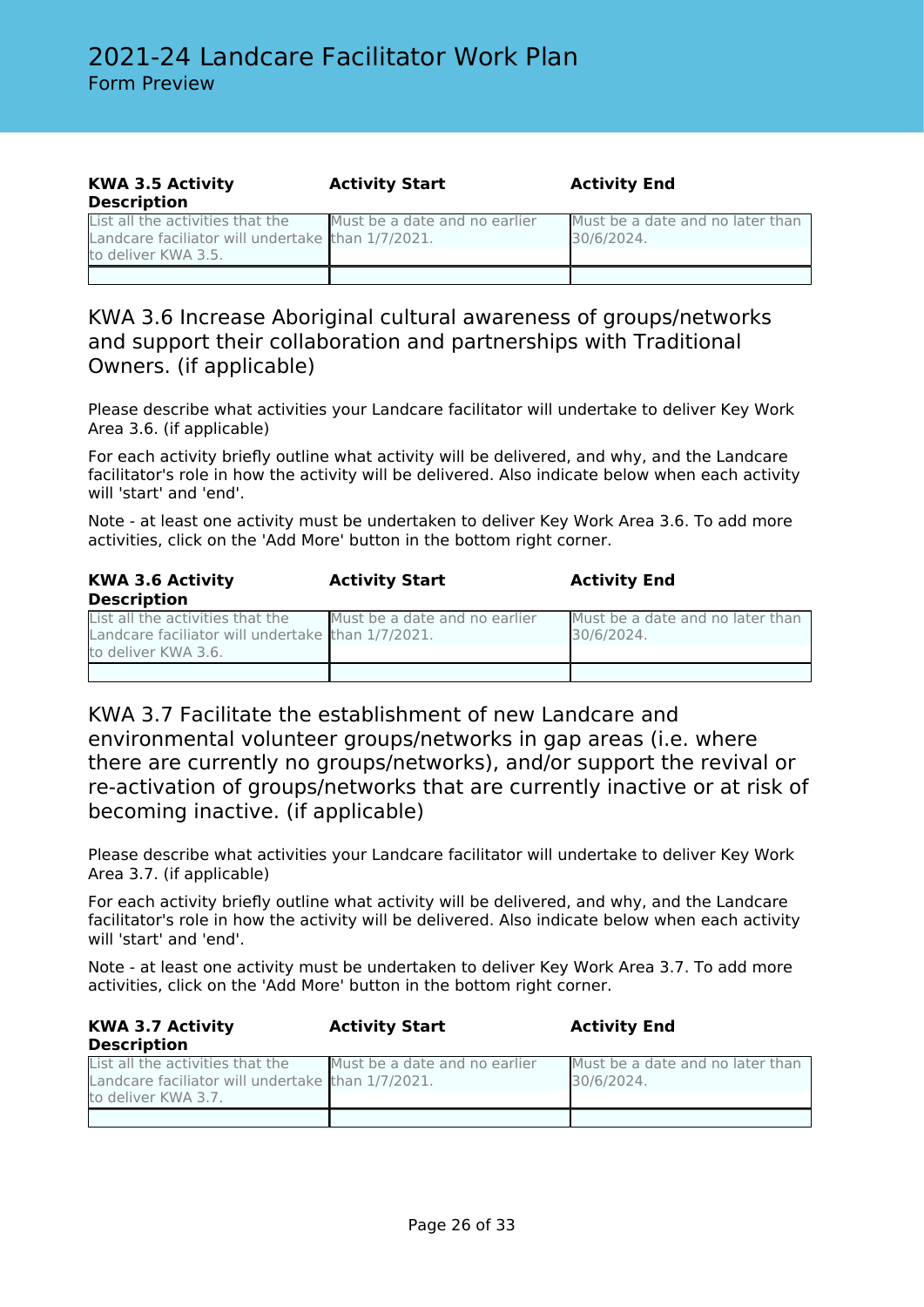# Key Work Area 4 - Build local community capacity to enable groups, networks and communities to be resilient

### \* indicates a required field

### **Please estimate the percentage of your Landcare facilitator's time that will be spent on Key Work Area 4 \***

Must be a number.

KWA 4.1 Increase the provision of information to Landcare and environmental volunteer groups/networks by keeping them informed of learning, training, funding, and other opportunities.

Please describe what activities your Landcare facilitator will undertake to deliver Key Work Area 4.1. For each activity briefly outline what activity will be delivered, and why, and the Landcare facilitator's role in how the activity will be delivered. Also indicate below when each activity will 'start' and 'end'.

Note - at least one activity must be undertaken to deliver Key Work Area 4.1. To add more activities, click on the 'Add More' button in the bottom right corner.

| <b>KWA 4.1 Activity</b><br><b>Description</b>                                                                | <b>Activity Start</b>         | <b>Activity End</b>                            |
|--------------------------------------------------------------------------------------------------------------|-------------------------------|------------------------------------------------|
| List all the activities that the<br>Landcare faciliator will undertake than 1/7/2021.<br>to deliver KWA 4.1. | Must be a date and no earlier | Must be a date and no later than<br>30/6/2024. |
|                                                                                                              |                               |                                                |

KWA 4.2 Assist with the planning, development and delivery of knowledge and capacity building activities, such as courses, workshops, seminars, field days, and social media campaigns.

Please describe what activities your Landcare facilitator will undertake to deliver Key Work Area 4.2. For each activity briefly outline what activity will be delivered, and why, and the Landcare facilitator's role in how the activity will be delivered. Also indicate below when each activity will 'start' and 'end'.

Note - at least one activity must be undertaken to deliver Key Work Area 4.2. To add more activities, click on the 'Add More' button in the bottom right corner.

| <b>KWA 4.2 Activity</b>                                                                                      | <b>Activity Start</b>         | <b>Activity End</b>                            |
|--------------------------------------------------------------------------------------------------------------|-------------------------------|------------------------------------------------|
| <b>Description</b>                                                                                           |                               |                                                |
| List all the activities that the<br>Landcare faciliator will undertake than 1/7/2021.<br>to deliver KWA 4.2. | Must be a date and no earlier | Must be a date and no later than<br>30/6/2024. |
|                                                                                                              |                               |                                                |

KWA 4.3 Promote and demonstrate to Landcare and environmental volunteer groups/networks how to effectively use communication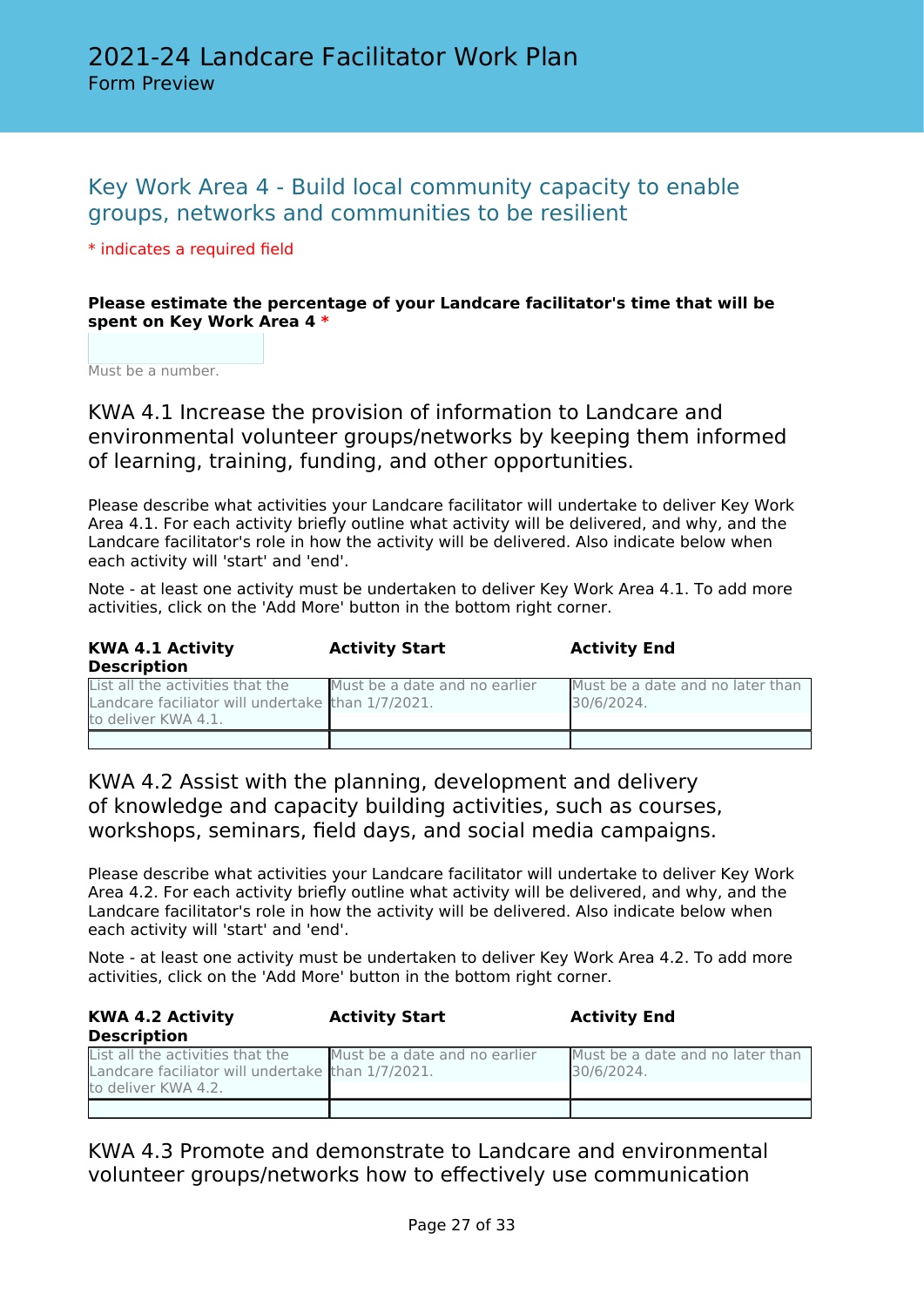### channels, including social media, e-newsletters, webinar portals, Victorian Landcare Gateway, and the Victorian Landcare and Catchment Management magazine.

Please describe what activities your Landcare facilitator will undertake to deliver Key Work Area 4.3. For each activity briefly outline what activity will be delivered, and why, and the Landcare facilitator's role in how the activity will be delivered. Also indicate below when each activity will 'start' and 'end'.

Note - at least one activity must be undertaken to deliver Key Work Area 4.3. To add more activities, click on the 'Add More' button in the bottom right corner.

| <b>KWA 4.3 Activity</b><br><b>Description</b>                                                                | <b>Activity Start</b>         | <b>Activity End</b>                            |
|--------------------------------------------------------------------------------------------------------------|-------------------------------|------------------------------------------------|
| List all the activities that the<br>Landcare faciliator will undertake than 1/7/2021.<br>to deliver KWA 4.3. | Must be a date and no earlier | Must be a date and no later than<br>30/6/2024. |
|                                                                                                              |                               |                                                |

KWA 4.4 Assist Landcare and environmental volunteer groups/ networks to function effectively and efficiently through the adoption of appropriate governance processes and procedures.

Please describe what activities your Landcare facilitator will undertake to deliver Key Work Area 4.4. For each activity briefly outline what activity will be delivered, and why, and the Landcare facilitator's role in how the activity will be delivered. Also indicate below when each activity will 'start' and 'end'.

Note - at least one activity must be undertaken to deliver Key Work Area 4.4. To add more activities, click on the 'Add More' button in the bottom right corner.

| <b>KWA 4.4 Activity</b><br><b>Description</b>     | <b>Activity Start</b>         | <b>Activity End</b>              |
|---------------------------------------------------|-------------------------------|----------------------------------|
| List all the activities that the                  | Must be a date and no earlier | Must be a date and no later than |
| Landcare faciliator will undertake than 1/7/2021. |                               | 30/6/2024.                       |
| to deliver KWA 4.4.                               |                               |                                  |
|                                                   |                               |                                  |

## KWA 4.5 Support Landcare and environmental volunteer groups/ networks with their responses to natural disasters and the effects of climate change. (if applicable)

Please describe what activities your Landcare facilitator will undertake to deliver Key Work Area 4.5. For each activity briefly outline what activity will be delivered, and why, and the Landcare facilitator's role in how the activity will be delivered. Also indicate below when each activity will 'start' and 'end'.

Note - at least one activity must be undertaken to deliver Key Work Area 4.5. To add more activities, click on the 'Add More' button in the bottom right corner.

| <b>KWA 4.5 Activity</b> | <b>Activity Start</b> | <b>Activity End</b> |
|-------------------------|-----------------------|---------------------|
| Description             |                       |                     |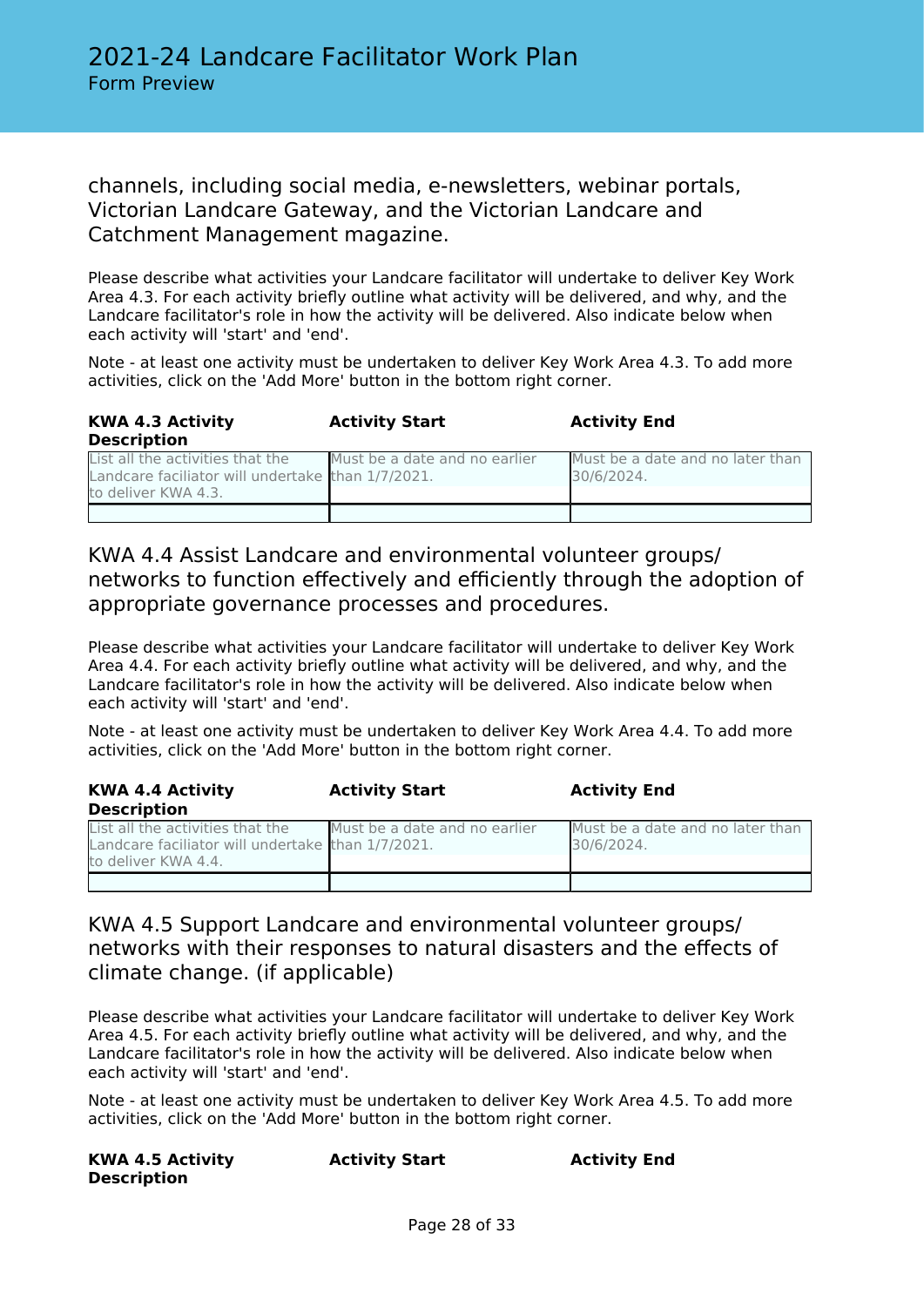| List all the activities that the                  | Must be a date and no earlier | Must be a date and no later than |
|---------------------------------------------------|-------------------------------|----------------------------------|
| Landcare faciliator will undertake than 1/7/2021. |                               | 30/6/2024.                       |
| to deliver KWA 4.4                                |                               |                                  |
|                                                   |                               |                                  |

# Key Work Area 5 - Assist with planning and priority setting processes

\* indicates a required field

**Please estimate the percentage of your Landcare Facilitator's time that will be spent on Key Work Area 5 \***

Must be a number.

KWA 5.1 Assist Landcare and environmental volunteer groups/ networks to develop or review their action/strategic plans, and to ensure these plans reflect the contemporary strategic directions and challenges facing Victoria's environment, including climate change.

Please describe what activities your Landcare facilitator will undertake to deliver Key Work Area 5.1. For each activity briefly outline what activity will be delivered, and why, and the Landcare facilitator's role in how the activity will be delivered. Also indicate below when each activity will 'start' and 'end'.

Note - at least one activity must be undertaken to deliver Key Work Area 5.1. To add more activities, click on the 'Add More' button in the bottom right corner.

| <b>KWA 5.1 Activity</b><br><b>Description</b>                                                                | <b>Activity Start</b>         | <b>Activity End</b>                            |
|--------------------------------------------------------------------------------------------------------------|-------------------------------|------------------------------------------------|
| List all the activities that the<br>Landcare faciliator will undertake than 1/7/2021.<br>to deliver KWA 5.1. | Must be a date and no earlier | Must be a date and no later than<br>30/6/2024. |
|                                                                                                              |                               |                                                |

### KWA 5.2 Assist with the development of property plans focused on sustainable land management.

Please describe what activities your Landcare facilitator will undertake to deliver Key Work Area 5.2. For each activity briefly outline what activity will be delivered, and why, and the Landcare facilitator's role in how the activity will be delivered. Also indicate below when each activity will 'start' and 'end'.

Note - at least one activity must be undertaken to deliver Key Work Area 5.2. To add more activities, click on the 'Add More' button in the bottom right corner.

| <b>KWA 5.2 Activity</b> | <b>Activity Start</b> | <b>Activity End</b> |
|-------------------------|-----------------------|---------------------|
| <b>Description</b>      |                       |                     |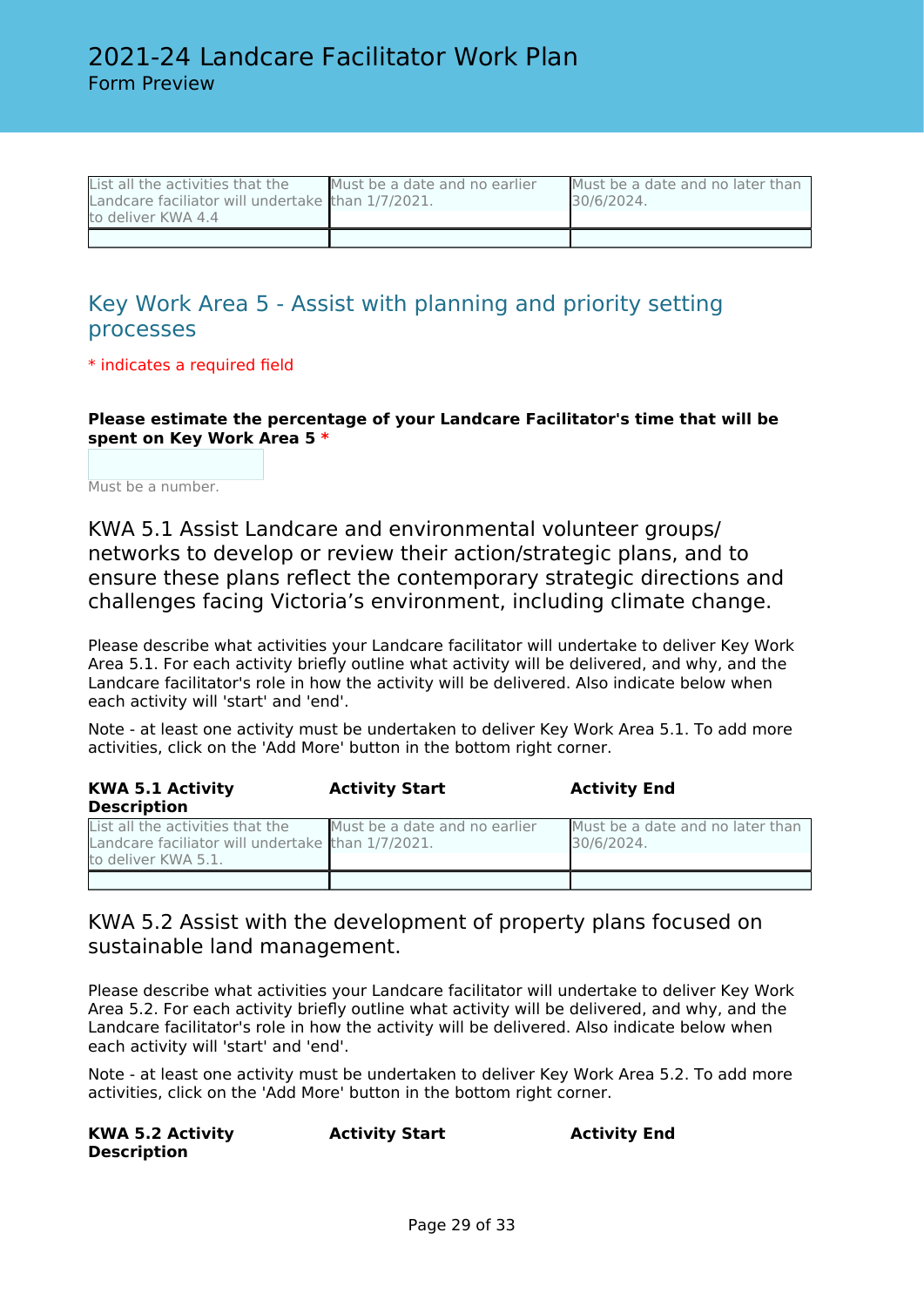| List all the activities that the                  | Must be a date and no earlier | Must be a date and no later than |
|---------------------------------------------------|-------------------------------|----------------------------------|
| Landcare faciliator will undertake than 1/7/2021. |                               | 30/6/2024.                       |
| to deliver KWA 5.2.                               |                               |                                  |
|                                                   |                               |                                  |

### KWA 5.3 Promote awareness of Traditional Owners' aspirations and Whole of Country Plans and support Traditional Owners participation in the planning of on-ground works on Country. (if applicable)

Please describe what activities your Landcare Facilitator will undertake to deliver Key Work Area 5.3. For each activity briefly outline what activity will be delivered, and why, and the Landcare facilitator's role in how the activity will be delivered. Also indicate below when each activity will 'start' and 'end'.

Note - at least one activity must be undertaken to deliver Key Work Area 5.3. To add more activities, click on the 'Add More' button in the bottom right corner.

| <b>KWA 5.3 Activity</b>                                                                                             | <b>Activity Start</b>         | <b>Activity End</b>                            |
|---------------------------------------------------------------------------------------------------------------------|-------------------------------|------------------------------------------------|
| <b>Description</b>                                                                                                  |                               |                                                |
| List all the activities that the<br>Landcare Faciliator will undertake than 1/7/2021.<br>to deliver against KWA 5.3 | Must be a date and no earlier | Must be a date and no later than<br>30/6/2024. |
|                                                                                                                     |                               |                                                |

# Key Work Area 6 - Assist with monitoring, evaluation and reporting

### \* indicates a required field

### **Please estimate the percentage of your Landcare Facilitator's time that will be spent on Key Work Area 6 \***

Must be a number.

KWA 6.1 Support Landcare and environmental volunteer groups/ networks to fulfil their reporting requirements in a timely manner, including targets contributing to Protecting Victoria's Environment - Biodiversity 2037.

Please describe what activities your Landcare facilitator will undertake to deliver Key Work Area 6.1. For each activity briefly outline what activity will be delivered, and why, and the Landcare facilitator's role in how the activity will be delivered. Also indicate below when each activity will 'start' and 'end'.

Note - at least one activity must be undertaken to deliver Key Work Area 6.1. To add more activities, click on the 'Add More' button in the bottom right corner.

| <b>KWA 6.1 Activity</b> | <b>Activity Start</b> | <b>Activity End</b> |
|-------------------------|-----------------------|---------------------|
| <b>Description</b>      |                       |                     |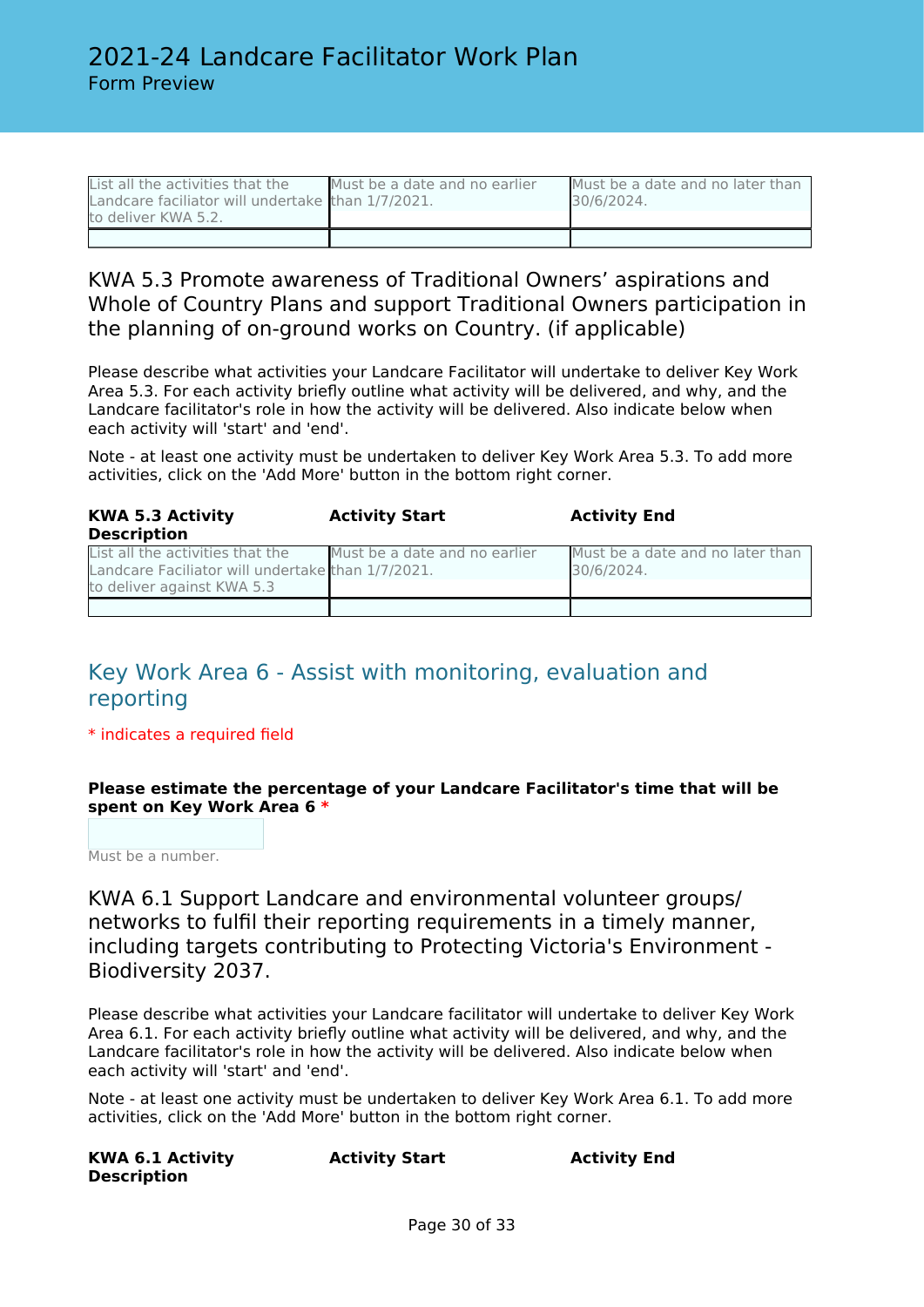| List all the activities that the                  | Must be a date and no earlier | Must be a date and no later than |
|---------------------------------------------------|-------------------------------|----------------------------------|
| Landcare faciliator will undertake than 1/7/2021. |                               | 30/6/2024.                       |
| to deliver KWA 6.1.                               |                               |                                  |
|                                                   |                               |                                  |

KWA 6.2 Support Landcare and environmental volunteer groups/ networks to complete the Victorian Landcare Program's annual Group Health Survey, ensure the details of all the groups/networks the Landcare facilitator supports are up to date on the Victorian Landcare Gateway, and liaise with the Regional Landcare Coordinator to ensure accurate and consistent data collection, including changes to Landcare group/network boundary maps.

Please describe what activities your Landcare facilitator will undertake to deliver Key Work Area 6.2. For each activity briefly outline what activity will be delivered, and why, and the Landcare facilitator's role in how the activity will be delivered. Also indicate below when each activity will 'start' and 'end'.

Note - at least one activity must be undertaken to deliver Key Work Area 6.2. To add more activities, click on the 'Add More' button in the bottom right corner.

| <b>KWA 6.2 Activity</b><br><b>Description</b>                                                                | <b>Activity Start</b>         | <b>Activity End</b>                            |
|--------------------------------------------------------------------------------------------------------------|-------------------------------|------------------------------------------------|
| List all the activities that the<br>Landcare faciliator will undertake than 1/7/2021.<br>to deliver KWA 6.2. | Must be a date and no earlier | Must be a date and no later than<br>30/6/2024. |
|                                                                                                              |                               |                                                |

KWA 6.3 Assist Landcare and environmental volunteer groups/ networks to evaluate annually their activities, and review (and when required establish improved) processes for the monitoring of and reporting on projects.

Please describe what activities your Landcare facilitator will undertake to deliver Key Work Area 6.3. For each activity briefly outline what activity will be delivered, and why, and the Landcare facilitator's role in how the activity will be delivered. Also indicate below when each activity will 'start' and 'end'.

Note - at least one activity must be undertaken to deliver Key Work Area 6.3. To add more activities, click on the 'Add More' button in the bottom right corner.

| <b>KWA 6.3 Activity</b><br><b>Description</b>                                                                | <b>Activity Start</b>         | <b>Activity End</b>                            |
|--------------------------------------------------------------------------------------------------------------|-------------------------------|------------------------------------------------|
| List all the activities that the<br>Landcare faciliator will undertake than 1/7/2021.<br>to deliver KWA 6.3. | Must be a date and no earlier | Must be a date and no later than<br>30/6/2024. |
|                                                                                                              |                               |                                                |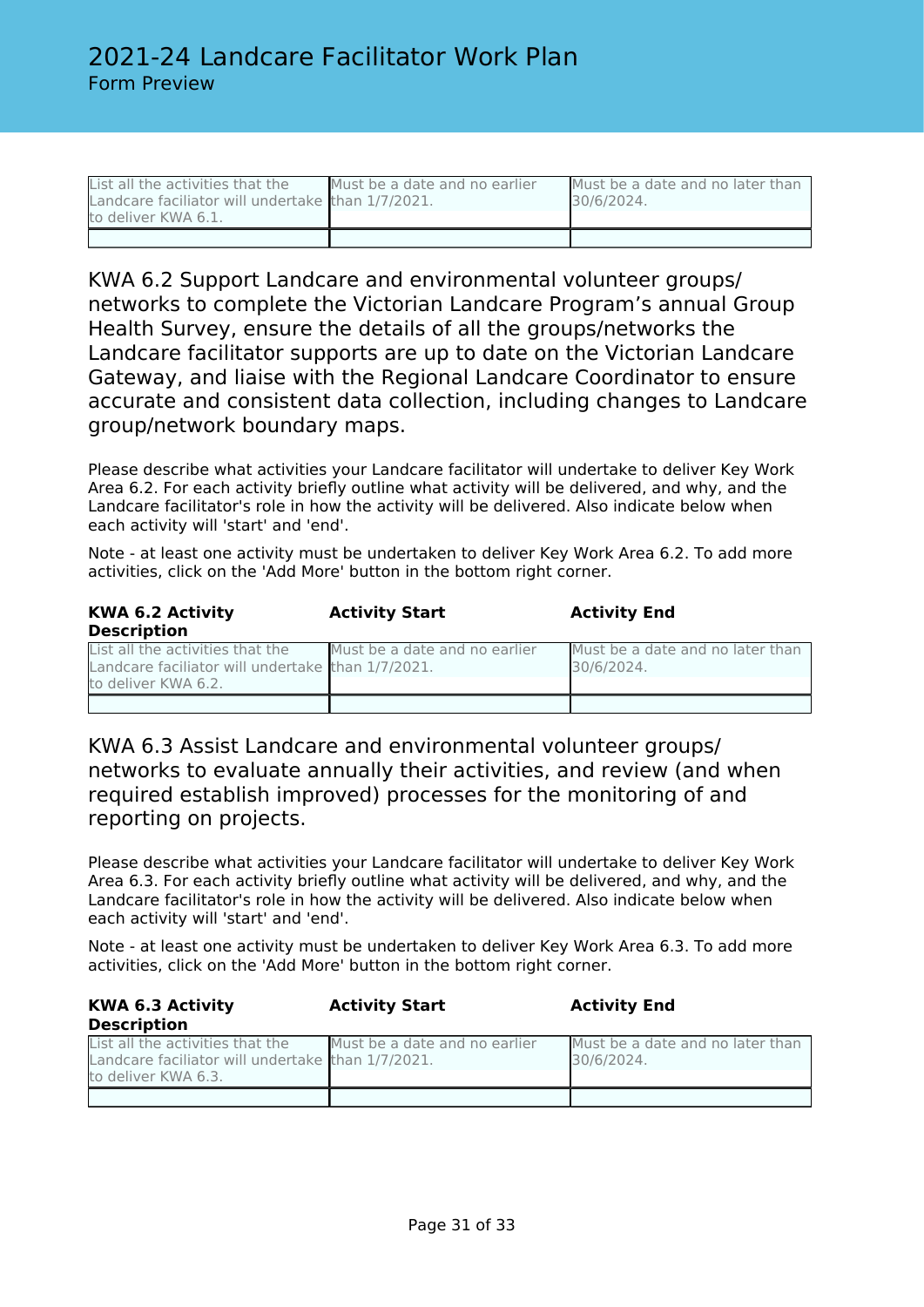# Time Allocation for Activities Delivered Across the Six Key Work Areas

| Percentage of time allocated to Key<br><b>Work Area 1</b>                                               | This number/amount is calculated.                             |
|---------------------------------------------------------------------------------------------------------|---------------------------------------------------------------|
| Percentage of time allocated to Key<br>Work Area 2                                                      | This number/amount is calculated.                             |
| Percentage of time allocated to Key<br><b>Work Area 3</b>                                               | This number/amount is calculated.                             |
| Percentage of time allocated to Key<br>Work Area 4                                                      | This number/amount is calculated.                             |
| Percentage of time allocated to Key<br>Work Area 5                                                      | This number/amount is calculated.                             |
| Percentage of time allocated to Key<br><b>Work Area 6</b>                                               | This number/amount is calculated.                             |
| <b>Total percentage of time allocated</b><br>to the six Key Work Areas by your<br>Landcare facilitator. | This number/amount is calculated.<br>This number MUST be 100% |
|                                                                                                         |                                                               |

# **Declaration**

\* indicates a required field

This Declaration should be completed by the key contact from the funding recipient organisation for the 2021-24 VLFP funding. The key contact should be a member of the executive committee of the funding recipient organisation who has the appropriate authority to sign on behalf of the organisation. **The declaration must not be completed your VLFP-funded Landcare facilitator.**

I, the undersigned, declare that all the information in this 2021-24 Landcare Facilitator Work Plan (hereafter Work Plan) is to the best of my knowledge true and correct, and that:

- this Work Plan has been consulted and agreed between the funding recipient organisation, supported groups/networks (as listed in Section 3 of this Work Plan),
- I will notify DELWP of any changes to this information and any circumstances that may affect this Work Plan in accordance with the variation process as outlined in the 2021-24 VLFP funding agreement.
- I acknowledge that DELWP may refer this Work Plan to external experts or other government departments for assessment, reporting, advice, comment or for discussion regarding alternative or collaborative grant funding opportunities.